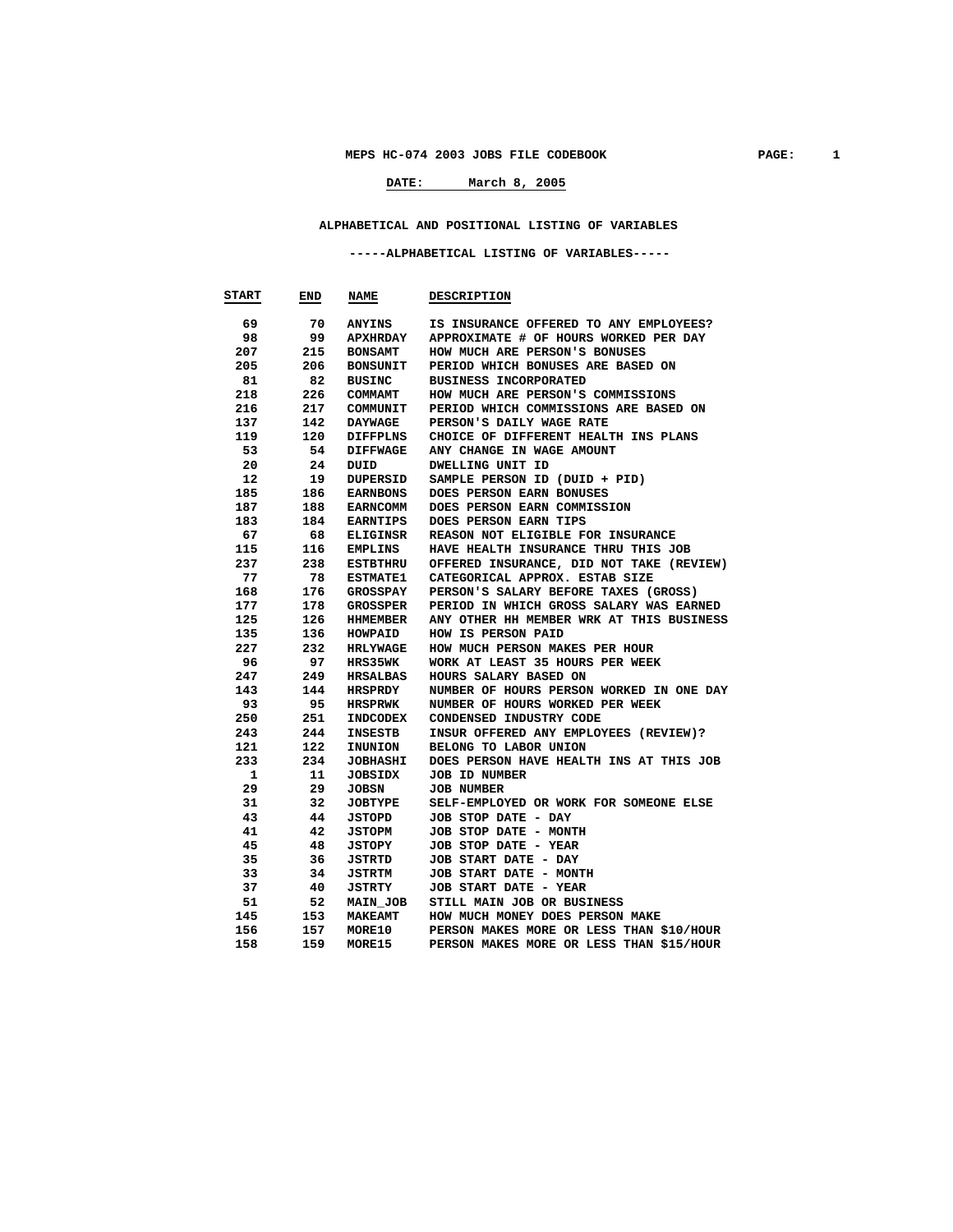# **DATE: March 8, 2005**

#### **ALPHABETICAL AND POSITIONAL LISTING OF VARIABLES**

#### **-----ALPHABETICAL LISTING OF VARIABLES-----**

| <b>START</b> | END | <b>NAME</b>     | <b>DESCRIPTION</b>                          |
|--------------|-----|-----------------|---------------------------------------------|
| 79           | 80  | MORELOC         | MORE THAN ONE LOCATION                      |
| 160          | 161 | MOREMINM        | PERSON MAKES MORE OR LESS THAN MIN. WAGE    |
| 245          | 246 | NELIGINS        | REASON NOT ELIGIBLE FOR INSUR (REVIEW)      |
| 65           | 66  | <b>NOWTAKEI</b> | NOW OFFERED AND TAKE INSURANCE              |
| 73           | 76  | NUMEMPS         | ESTABLISHMENT SIZE-NONSELF-EMPLOYED JOB     |
| 127          | 128 | <b>NUMFMEMB</b> | HOW MANY HH MEMBERS WORK THERE              |
| 252          | 253 | <b>OCCCODEX</b> | CONDENSED OCCUPATION CODE                   |
| 117          | 118 | OFFRDINS        | OFFERED INSURANCE BUT CHOSE NOT TO TAKE     |
| 63           | 64  | OFFTAKEI        | OFFERED INSURANCE AND NOW TAKE              |
| 181          | 182 | OTHRTYPE        | TYPE OF OVERTIME PAY                        |
| 189          | 194 | OTHRWAGE        | OVERTIME PAY RATE PER HOUR                  |
| 162          | 167 | OVRTIMHR        | OVERTIME PAY RATE PER HOUR                  |
| 30           | 30  | <b>PANEL</b>    | <b>PANEL</b>                                |
| 102          | 103 | PAYDRVST        | IS THERE PAID SICK LEAVE FOR DR'S VISITS    |
| 104          | 105 | <b>PAYVACTN</b> | DOES PERSON GET PAID VACATION               |
| 154          | 155 | PERUNIT         | PERIOD FOR WHICH PERSON IS PAID             |
| 25           | 27  | PID             | PERSON NUMBER                               |
| 83           | 84  | PROPRIET        | PROPRIETORSHIP OR PARTNERSHIP               |
| 123          | 124 | PROVDINS        | WHO PROVIDES HEALTH INSURANCE               |
| 91           | 92  | RECALL          | RECALL WITHIN 30 DAYS                       |
| 49           | 49  | RETIRJOB        | PERSON RETIRED FROM THIS JOB                |
| 106          | 107 | RETIRPLN        | DOES PERSON HAVE PENSION/RETIREMENT PLAN    |
| 28           | 28  | RN.             | <b>ROUND</b>                                |
| 133          | 134 | SALARIED        | IS PERSON SALARIED, PAID BY THE HR, ETC.    |
| 179          | 180 | SALRYWKS        | NUMBER OF WEEKS PER YEAR SALARY IS BASED ON |
| 239          | 240 | SESNLJOB        | IS JOB SEASONAL?                            |
| 100          | 101 | SICKPAY         | DOES PERSON HAVE PAID SICK LEAVE            |
| 235          | 236 | STILLAT         | STILL WORK AT ESTABLISHMENT/MAIN JOB        |
| 61           | 62  | STILLWRK        | STILL WORK AT ESTABLISHMENT/MISC JOB        |
| 50           | 50  | SUBTYPE         | JOB SUB-TYPE                                |
| 241          | 242 | TEMPJOB         | IS JOB TEMPORARY?                           |
| 197          | 204 | <b>TIPSAMT</b>  | HOW MUCH ARE PERSON'S TIPS                  |
| 195          | 196 | TIPSUNIT        | PERIOD WHICH TIP EARNINGS ARE BASED ON      |
| 129          | 132 | TOTLEMP         | ESTABLISHMENT SIZE-SELF-EMPLOYED JOB        |
| 85           | 86  | TYPEEMPL        | <b>EMPLOYEE TYPE</b>                        |
| 55           | 56  | WHY DIFF        | WHY WAGES CHANGED                           |
| 71           | 72  | WHY LEFT        | REASON WHY NOT AT JOB NOW                   |
| 108          | 114 | <b>WKLYAMT</b>  | USUAL WEEKLY GROSS INCOME                   |
| 57           | 58  | WORKSTAT        | FULL OR PART TIME                           |
| 87           | 88  | <b>YLEFT</b>    | NO JOB REASON                               |
| 89           | 90  | YNOBUSN         | WHY NO BUSINESS                             |
| 59           | 60  | Y CHANGE        | WHY CHANGE IN FULL/PART TIME STATUS         |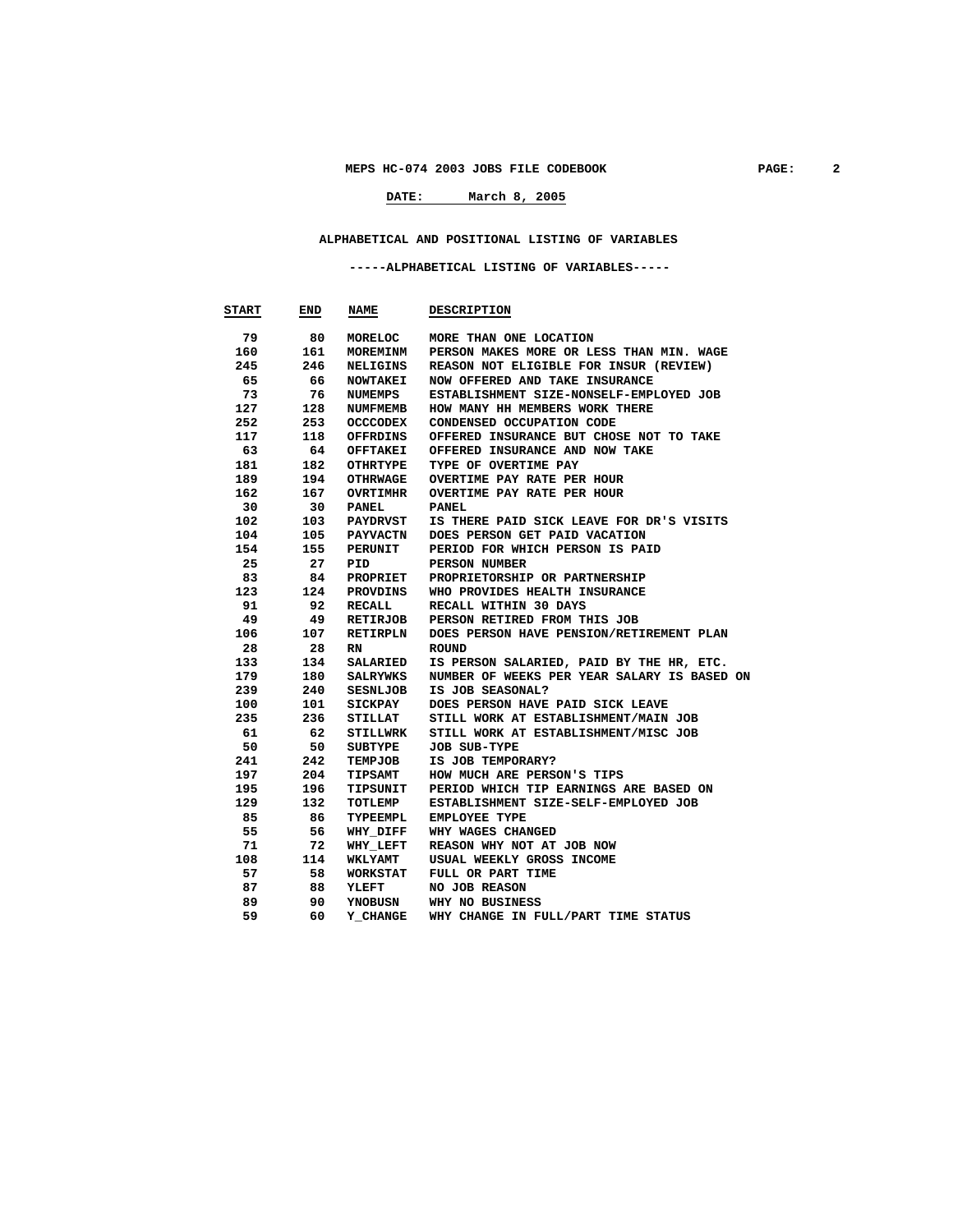# **DATE: March 8, 2005**

#### **ALPHABETICAL AND POSITIONAL LISTING OF VARIABLES**

#### **-----POSITIONAL LISTING OF VARIABLES-----**

| <b>START</b> | END | <b>NAME</b>     | <b>DESCRIPTION</b>                       |
|--------------|-----|-----------------|------------------------------------------|
| 1            | 11  | JOBSIDX         | <b>JOB ID NUMBER</b>                     |
| 12           | 19  | DUPERSID        | SAMPLE PERSON ID (DUID + PID)            |
| 20           | 24  | DUID            | DWELLING UNIT ID                         |
| 25           | 27  | PID             | PERSON NUMBER                            |
| 28           | 28  | RN              | <b>ROUND</b>                             |
| 29           | 29  | JOBSN           | <b>JOB NUMBER</b>                        |
| 30           | 30  | PANEL           | <b>PANEL</b>                             |
| 31           | 32  | <b>JOBTYPE</b>  | SELF-EMPLOYED OR WORK FOR SOMEONE ELSE   |
| 33           | 34  | JSTRTM          | JOB START DATE - MONTH                   |
| 35           | 36  | JSTRTD          | JOB START DATE - DAY                     |
| 37           | 40  | JSTRTY          | JOB START DATE - YEAR                    |
| 41           | 42  | JSTOPM          | JOB STOP DATE - MONTH                    |
| 43           | 44  | JSTOPD          | JOB STOP DATE - DAY                      |
| 45           | 48  | JSTOPY          | JOB STOP DATE - YEAR                     |
| 49           | 49  | <b>RETIRJOB</b> | PERSON RETIRED FROM THIS JOB             |
| 50           | 50  | SUBTYPE         | <b>JOB SUB-TYPE</b>                      |
| 51           | 52  | <b>MAIN JOB</b> | STILL MAIN JOB OR BUSINESS               |
| 53           | 54  | <b>DIFFWAGE</b> | ANY CHANGE IN WAGE AMOUNT                |
| 55           | 56  | WHY_DIFF        | WHY WAGES CHANGED                        |
| 57           | 58  | <b>WORKSTAT</b> | FULL OR PART TIME                        |
| 59           | 60  | Y CHANGE        | WHY CHANGE IN FULL/PART TIME STATUS      |
| 61           | 62  | <b>STILLWRK</b> | STILL WORK AT ESTABLISHMENT/MISC JOB     |
| 63           | 64  | OFFTAKEI        | OFFERED INSURANCE AND NOW TAKE           |
| 65           | 66  | <b>NOWTAKEI</b> | NOW OFFERED AND TAKE INSURANCE           |
| 67           | 68  | ELIGINSR        | REASON NOT ELIGIBLE FOR INSURANCE        |
| 69           | 70  | <b>ANYINS</b>   | IS INSURANCE OFFERED TO ANY EMPLOYEES?   |
| 71           | 72  | <b>WHY LEFT</b> | REASON WHY NOT AT JOB NOW                |
| 73           | 76  | NUMEMPS         | ESTABLISHMENT SIZE-NONSELF-EMPLOYED JOB  |
| 77           | 78  | <b>ESTMATE1</b> | CATEGORICAL APPROX. ESTAB SIZE           |
| 79           | 80  | MORELOC         | MORE THAN ONE LOCATION                   |
| 81           | 82  | <b>BUSINC</b>   | <b>BUSINESS INCORPORATED</b>             |
| 83           | 84  | PROPRIET        | PROPRIETORSHIP OR PARTNERSHIP            |
| 85           | 86  | TYPEEMPL        | <b>EMPLOYEE TYPE</b>                     |
| 87           | 88  | YLEFT           | NO JOB REASON                            |
| 89           | 90  | YNOBUSN         | WHY NO BUSINESS                          |
| 91           | 92  | RECALL          | RECALL WITHIN 30 DAYS                    |
| 93           | 95  | <b>HRSPRWK</b>  | NUMBER OF HOURS WORKED PER WEEK          |
| 96           | 97  | <b>HRS35WK</b>  | WORK AT LEAST 35 HOURS PER WEEK          |
| 98           | 99  | APXIIRDAY       | APPROXIMATE # OF HOURS WORKED PER DAY    |
| 100          | 101 | SICKPAY         | DOES PERSON HAVE PAID SICK LEAVE         |
| 102          | 103 | PAYDRVST        | IS THERE PAID SICK LEAVE FOR DR'S VISITS |
| 104          | 105 | PAYVACTN        | DOES PERSON GET PAID VACATION            |
| 106          | 107 | <b>RETIRPLN</b> | DOES PERSON HAVE PENSION/RETIREMENT PLAN |
| 108          | 114 | <b>WKLYAMT</b>  | USUAL WEEKLY GROSS INCOME                |
| 115          | 116 | <b>EMPLINS</b>  | HAVE HEALTH INSURANCE THRU THIS JOB      |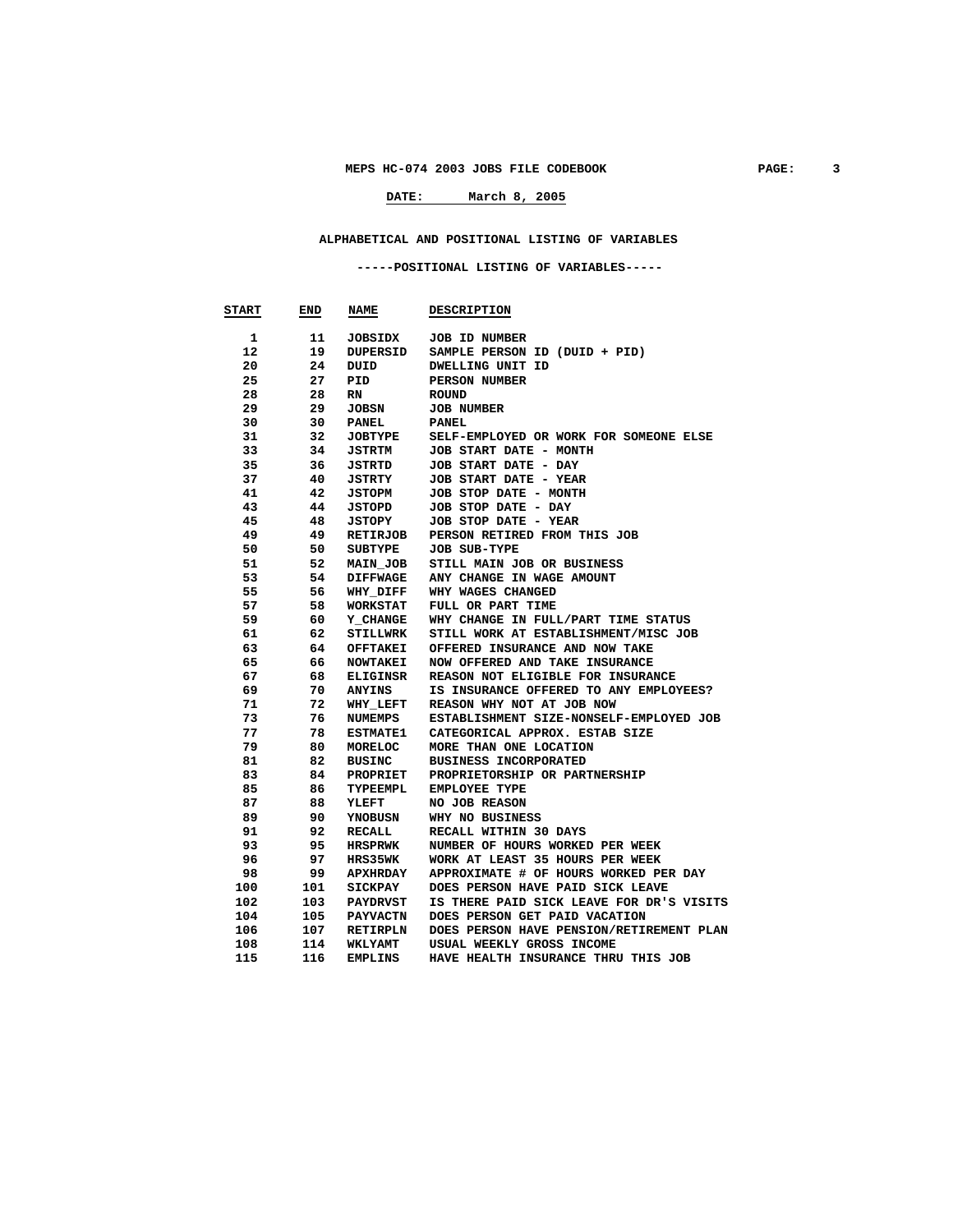# **DATE: March 8, 2005**

#### **ALPHABETICAL AND POSITIONAL LISTING OF VARIABLES**

#### **-----POSITIONAL LISTING OF VARIABLES-----**

| <b>START</b> | END | <b>NAME</b>     | <b>DESCRIPTION</b>                          |
|--------------|-----|-----------------|---------------------------------------------|
| 117          | 118 | OFFRDINS        | OFFERED INSURANCE BUT CHOSE NOT TO TAKE     |
| 119          | 120 | DIFFPLNS        | CHOICE OF DIFFERENT HEALTH INS PLANS        |
| 121          | 122 | <b>INUNION</b>  | BELONG TO LABOR UNION                       |
| 123          | 124 | PROVDINS        | WHO PROVIDES HEALTH INSURANCE               |
| 125          | 126 | HHMEMBER        | ANY OTHER HH MEMBER WRK AT THIS BUSINESS    |
| 127          | 128 | NUMFMEMB        | HOW MANY HH MEMBERS WORK THERE              |
| 129          | 132 | TOTLEMP         | ESTABLISHMENT SIZE-SELF-EMPLOYED JOB        |
| 133          | 134 | SALARIED        | IS PERSON SALARIED, PAID BY THE HR, ETC.    |
| 135          | 136 | <b>HOWPAID</b>  | HOW IS PERSON PAID                          |
| 137          | 142 | <b>DAYWAGE</b>  | PERSON'S DAILY WAGE RATE                    |
| 143          | 144 | HRSPRDY         | NUMBER OF HOURS PERSON WORKED IN ONE DAY    |
| 145          | 153 | <b>MAKEAMT</b>  | HOW MUCH MONEY DOES PERSON MAKE             |
| 154          | 155 | PERUNIT         | PERIOD FOR WHICH PERSON IS PAID             |
| 156          | 157 | <b>MORE10</b>   | PERSON MAKES MORE OR LESS THAN \$10/HOUR    |
| 158          | 159 | MORE15          | PERSON MAKES MORE OR LESS THAN \$15/HOUR    |
| 160          | 161 | <b>MOREMINM</b> | PERSON MAKES MORE OR LESS THAN MIN. WAGE    |
| 162          | 167 | <b>OVRTIMHR</b> | OVERTIME PAY RATE PER HOUR                  |
| 168          | 176 | GROSSPAY        | PERSON'S SALARY BEFORE TAXES (GROSS)        |
| 177          | 178 | GROSSPER        | PERIOD IN WHICH GROSS SALARY WAS EARNED     |
| 179          | 180 | SALRYWKS        | NUMBER OF WEEKS PER YEAR SALARY IS BASED ON |
| 181          | 182 | OTHRTYPE        | TYPE OF OVERTIME PAY                        |
| 183          | 184 | <b>EARNTIPS</b> | DOES PERSON EARN TIPS                       |
| 185          | 186 | <b>EARNBONS</b> | DOES PERSON EARN BONUSES                    |
| 187          | 188 | <b>EARNCOMM</b> | DOES PERSON EARN COMMISSION                 |
| 189          | 194 | OTHRWAGE        | OVERTIME PAY RATE PER HOUR                  |
| 195          | 196 | TIPSUNIT        | PERIOD WHICH TIP EARNINGS ARE BASED ON      |
| 197          | 204 | <b>TIPSAMT</b>  | HOW MUCH ARE PERSON'S TIPS                  |
| 205          | 206 | <b>BONSUNIT</b> | PERIOD WHICH BONUSES ARE BASED ON           |
| 207          | 215 | <b>BONSAMT</b>  | HOW MUCH ARE PERSON'S BONUSES               |
| 216          | 217 | <b>COMMUNIT</b> | PERIOD WHICH COMMISSIONS ARE BASED ON       |
| 218          | 226 | <b>COMMAMT</b>  | HOW MUCH ARE PERSON'S COMMISSIONS           |
| 227          | 232 | <b>HRLYWAGE</b> | HOW MUCH PERSON MAKES PER HOUR              |
| 233          | 234 | <b>JOBHASHI</b> | DOES PERSON HAVE HEALTH INS AT THIS JOB     |
| 235          | 236 | STILLAT         | STILL WORK AT ESTABLISHMENT/MAIN JOB        |
| 237          | 238 | ESTBTHRU        | OFFERED INSURANCE, DID NOT TAKE (REVIEW)    |
| 239          | 240 | <b>SESNLJOB</b> | IS JOB SEASONAL?                            |
| 241          | 242 | <b>TEMPJOB</b>  | IS JOB TEMPORARY?                           |
| 243          | 244 | INSESTB         | INSUR OFFERED ANY EMPLOYEES (REVIEW)?       |
| 245          | 246 | <b>NELIGINS</b> | REASON NOT ELIGIBLE FOR INSUR (REVIEW)      |
| 247          | 249 | HRSALBAS        | HOURS SALARY BASED ON                       |
| 250          | 251 | <b>INDCODEX</b> | CONDENSED INDUSTRY CODE                     |
| 252          | 253 | <b>OCCCODEX</b> | CONDENSED OCCUPATION CODE                   |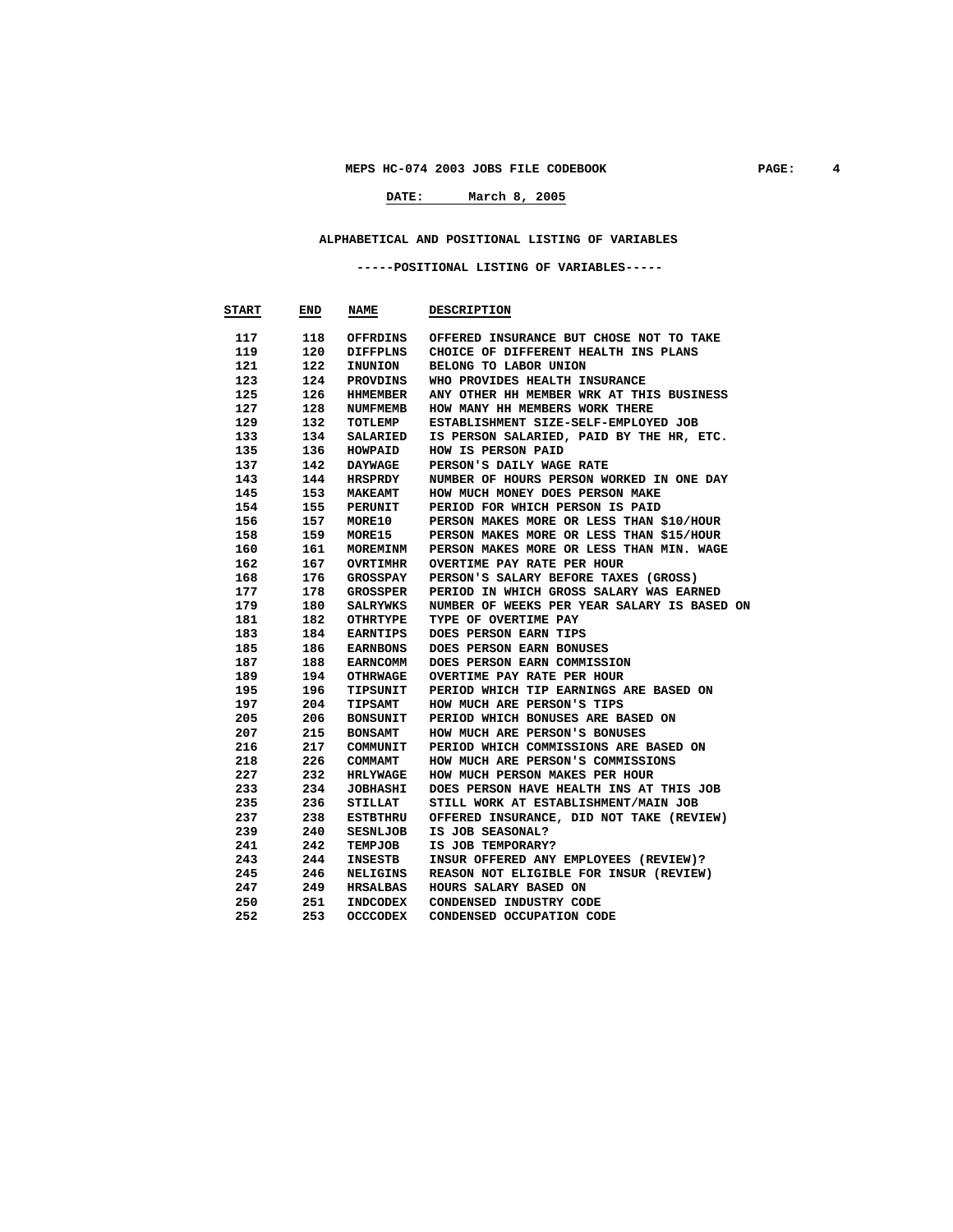| <b>NAME</b>     | DESCRIPTION                    | <b>FORMAT</b>     | TYPE                                                  | <b>START</b>    | END             |
|-----------------|--------------------------------|-------------------|-------------------------------------------------------|-----------------|-----------------|
| JOBSIDX         | JOB ID NUMBER                  | 11.0              | <b>CHAR</b>                                           | $\overline{1}$  | 11              |
|                 | VALUE                          | UNWEIGHTED        |                                                       |                 |                 |
|                 | VALID ID<br><b>TOTAL</b>       |                   | 56,860<br>56,860                                      |                 |                 |
| DUPERSID        | SAMPLE PERSON ID (DUID + PID)  | 8.0               | CHAR                                                  | 12              | $\overline{19}$ |
|                 | VALUE                          | UNWEIGHTED        |                                                       |                 |                 |
|                 | VALID ID<br>TOTAL              |                   | 56,860<br>56,860                                      |                 |                 |
| DUID            | DWELLING UNIT ID               | 5.0               | NUM                                                   | 20              | $\overline{24}$ |
|                 | <b>VALUE</b>                   | UNWEIGHTED        |                                                       |                 |                 |
|                 | VALID ID<br><b>TOTAL</b>       |                   | 56,860<br>56,860                                      |                 |                 |
| PID             | PERSON NUMBER                  | 3.0               | NUM                                                   | 25              | 27              |
|                 | <b>VALUE</b>                   | <b>UNWEIGHTED</b> |                                                       |                 |                 |
|                 | $010 - 158$<br>TOTAL           |                   | 56,860<br>56,860                                      |                 |                 |
| $\overline{RN}$ | <b>ROUND</b>                   | 1.0               | NUM                                                   | $\overline{28}$ | $\frac{28}{1}$  |
|                 | <b>VALUE</b>                   | UNWEIGHTED        |                                                       |                 |                 |
|                 | 1<br>2<br>3<br>4<br>5<br>TOTAL |                   | 11,722<br>9,485<br>17,937<br>9,084<br>8,632<br>56,860 |                 |                 |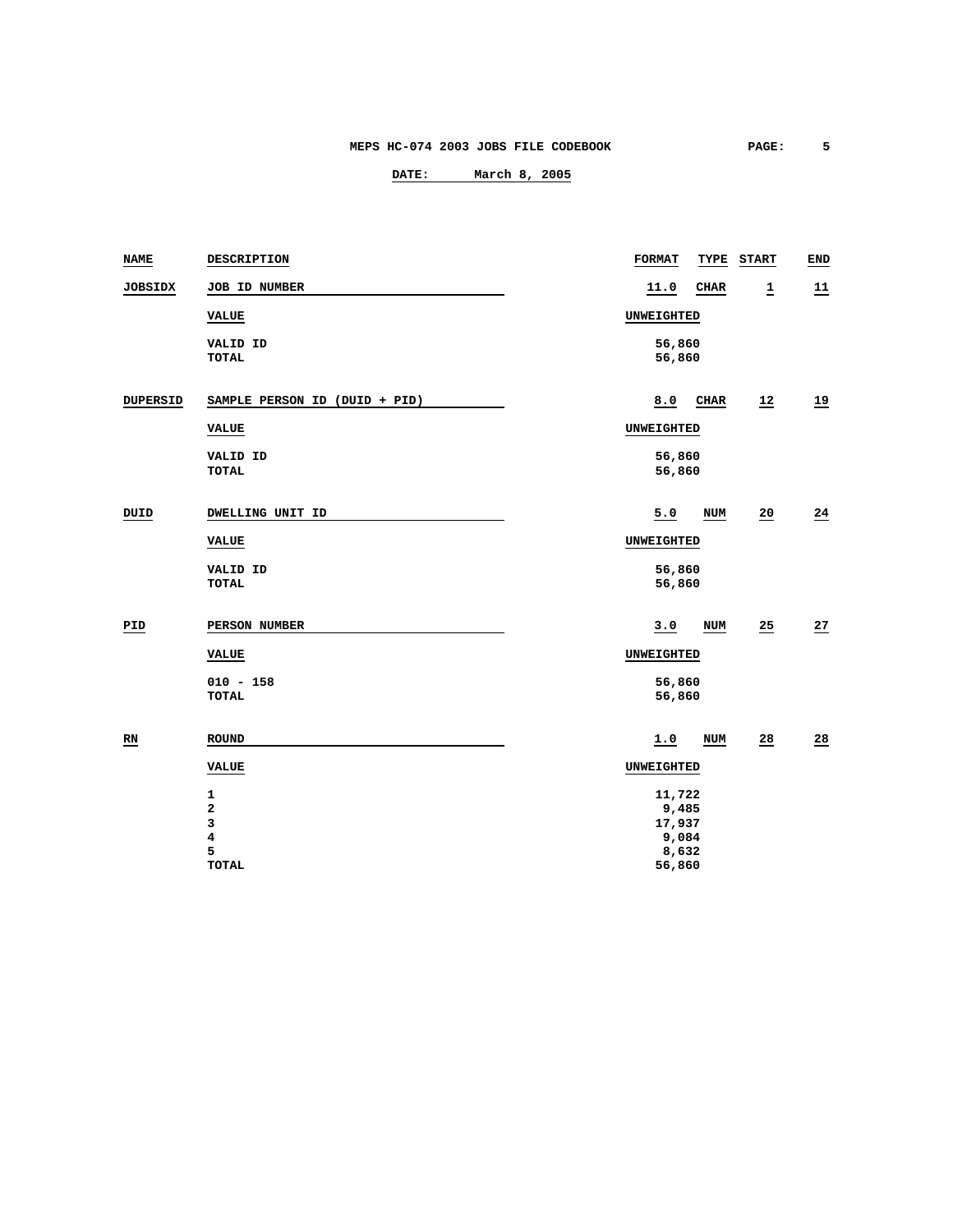| <b>NAME</b>    | DESCRIPTION                            | <b>FORMAT</b>    | TYPE | <b>START</b>    | END            |
|----------------|----------------------------------------|------------------|------|-----------------|----------------|
| <b>JOBSN</b>   | JOB NUMBER                             | 1.0              | NUM  | $\overline{29}$ | $\frac{29}{2}$ |
|                | <b>VALUE</b>                           | UNWEIGHTED       |      |                 |                |
|                | $1 - 8$                                | 56,860           |      |                 |                |
|                | <b>TOTAL</b>                           | 56,860           |      |                 |                |
| <b>PANEL</b>   | <b>PANEL</b>                           | 1.0              | NUM  | 30              | 30             |
|                | <b>VALUE</b>                           | UNWEIGHTED       |      |                 |                |
|                | 7                                      | 26,612           |      |                 |                |
|                | 8<br><b>TOTAL</b>                      | 30,248<br>56,860 |      |                 |                |
|                |                                        |                  |      |                 |                |
| <b>JOBTYPE</b> | SELF-EMPLOYED OR WORK FOR SOMEONE ELSE | 2.0              | NUM  | 31              | 32             |
|                | <b>VALUE</b>                           | UNWEIGHTED       |      |                 |                |
|                | $-8$ DK                                | 31               |      |                 |                |
|                | -7 REFUSED                             | 23               |      |                 |                |
|                | 1 SELF-EMPLOYED<br>2 FOR SOMEONE ELSE  | 6,934<br>49,872  |      |                 |                |
|                | <b>TOTAL</b>                           | 56,860           |      |                 |                |
| <b>JSTRTM</b>  | JOB START DATE - MONTH                 | 2.0              | NUM  | $\overline{33}$ | $\frac{34}{5}$ |
|                | <b>VALUE</b>                           | UNWEIGHTED       |      |                 |                |
|                | -9 NOT ASCERTAINED                     | 116              |      |                 |                |
|                | $-8$ DK                                | 866              |      |                 |                |
|                | -7 REFUSED                             | 10               |      |                 |                |
|                | -1 INAPPLICABLE                        | 34,891           |      |                 |                |
|                | $1 - 12$<br><b>TOTAL</b>               | 20,977<br>56,860 |      |                 |                |
|                |                                        |                  |      |                 |                |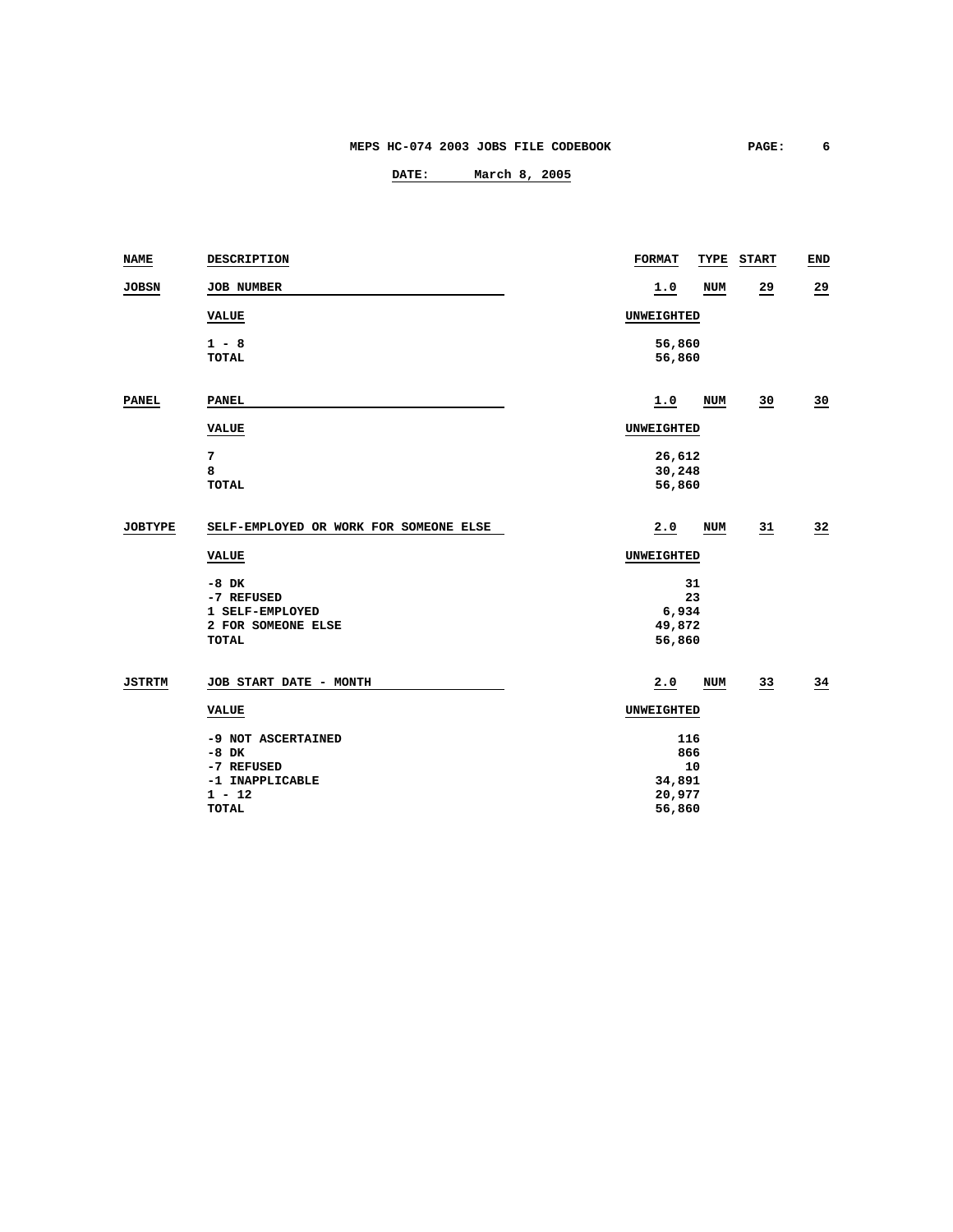| <b>NAME</b>   | DESCRIPTION           | <b>FORMAT</b><br>TYPE | <b>START</b>    | <b>END</b>      |
|---------------|-----------------------|-----------------------|-----------------|-----------------|
| <b>JSTRTD</b> | JOB START DATE - DAY  | 2.0<br>NUM            | $\overline{35}$ | $\overline{36}$ |
|               | <b>VALUE</b>          | UNWEIGHTED            |                 |                 |
|               | -9 NOT ASCERTAINED    | 132                   |                 |                 |
|               | $-8$ DK               | 4,003                 |                 |                 |
|               | -7 REFUSED            | 15                    |                 |                 |
|               | -1 INAPPLICABLE       | 42,207                |                 |                 |
|               | $1 - 31$              | 10,503                |                 |                 |
|               | <b>TOTAL</b>          | 56,860                |                 |                 |
| <b>JSTRTY</b> | JOB START DATE - YEAR | 4.0<br>NUM            | $\overline{27}$ | 40              |
|               | <b>VALUE</b>          | UNWEIGHTED            |                 |                 |
|               | -9 NOT ASCERTAINED    | 148                   |                 |                 |
|               | $-8$ DK               | 681                   |                 |                 |
|               | -7 REFUSED            | 115                   |                 |                 |
|               | -1 INAPPLICABLE       | 3,593                 |                 |                 |
|               | $1936 - 1996$         | 15,643                |                 |                 |
|               | 1997                  | 1,936                 |                 |                 |
|               | 1998                  | 2,594                 |                 |                 |
|               | 1999                  | 3,439                 |                 |                 |
|               | 2000                  | 4,120                 |                 |                 |
|               | 2001                  | 5,388                 |                 |                 |
|               | 2002                  | 9,692                 |                 |                 |
|               | 2003                  | 9,511                 |                 |                 |
|               | TOTAL                 | 56,860                |                 |                 |
| <b>JSTOPM</b> | JOB STOP DATE - MONTH | 2.0<br>NUM            | 41              | 42              |
|               | <b>VALUE</b>          | UNWEIGHTED            |                 |                 |
|               | -9 NOT ASCERTAINED    | 65                    |                 |                 |
|               | $-8$ DK               | 273                   |                 |                 |
|               | -7 REFUSED            | 31                    |                 |                 |
|               | -1 INAPPLICABLE       | 49,570                |                 |                 |
|               | $1 - 12$              | 6,921                 |                 |                 |
|               | <b>TOTAL</b>          | 56,860                |                 |                 |
|               |                       |                       |                 |                 |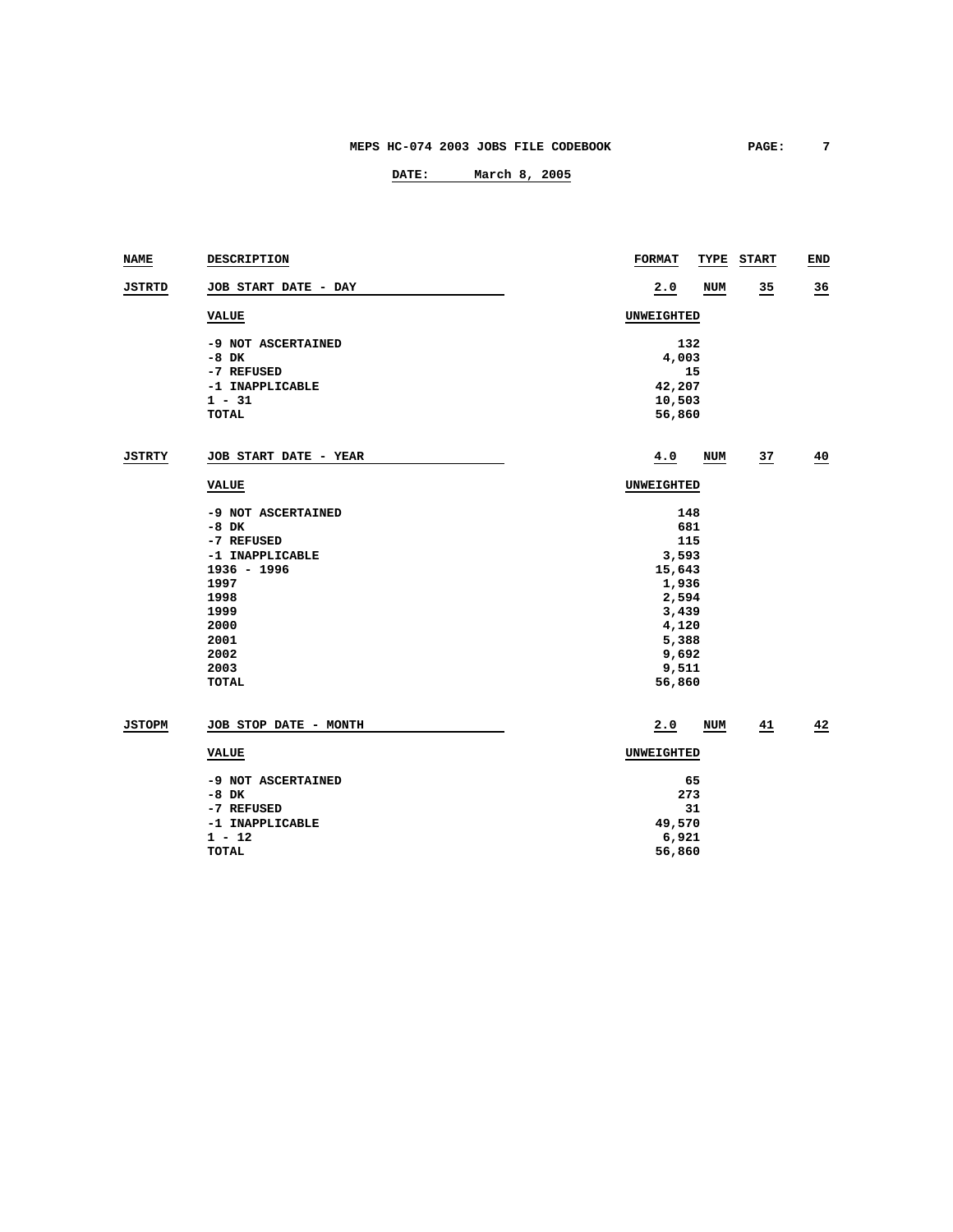| NAME            | DESCRIPTION                  | <b>FORMAT</b><br>TYPE | <b>START</b>    | END |
|-----------------|------------------------------|-----------------------|-----------------|-----|
| <b>JSTOPD</b>   | JOB STOP DATE - DAY          | 2.0<br>NUM            | $\overline{43}$ | 44  |
|                 | <b>VALUE</b>                 | UNWEIGHTED            |                 |     |
|                 | -9 NOT ASCERTAINED           | 76                    |                 |     |
|                 | $-8$ DK                      | 1,847                 |                 |     |
|                 | -7 REFUSED                   | 33                    |                 |     |
|                 | -1 INAPPLICABLE              | 50,210                |                 |     |
|                 | $1 - 31$                     | 4,694                 |                 |     |
|                 | <b>TOTAL</b>                 | 56,860                |                 |     |
| JSTOPY          | JOB STOP DATE - YEAR         | 4.0<br>NUM            | $\overline{45}$ | 48  |
|                 | <b>VALUE</b>                 | UNWEIGHTED            |                 |     |
|                 | -9 NOT ASCERTAINED           | 47                    |                 |     |
|                 | $-8$ DK                      | 185                   |                 |     |
|                 | -7 REFUSED                   | 43                    |                 |     |
|                 | -1 INAPPLICABLE              | 45,072                |                 |     |
|                 | 0 STILL AT JOB               | 1,580                 |                 |     |
|                 | $1935 - 2002$                | 4,254                 |                 |     |
|                 | 2003                         | 5,361                 |                 |     |
|                 | 2004                         | 318                   |                 |     |
|                 | <b>TOTAL</b>                 | 56,860                |                 |     |
| <b>RETIRJOB</b> | PERSON RETIRED FROM THIS JOB | 1.0<br>NUM            | 49              | 49  |
|                 | <b>VALUE</b>                 | UNWEIGHTED            |                 |     |
|                 | 1 YES                        | 1,549                 |                 |     |
|                 | 2 NO                         | 55,311                |                 |     |
|                 | <b>TOTAL</b>                 | 56,860                |                 |     |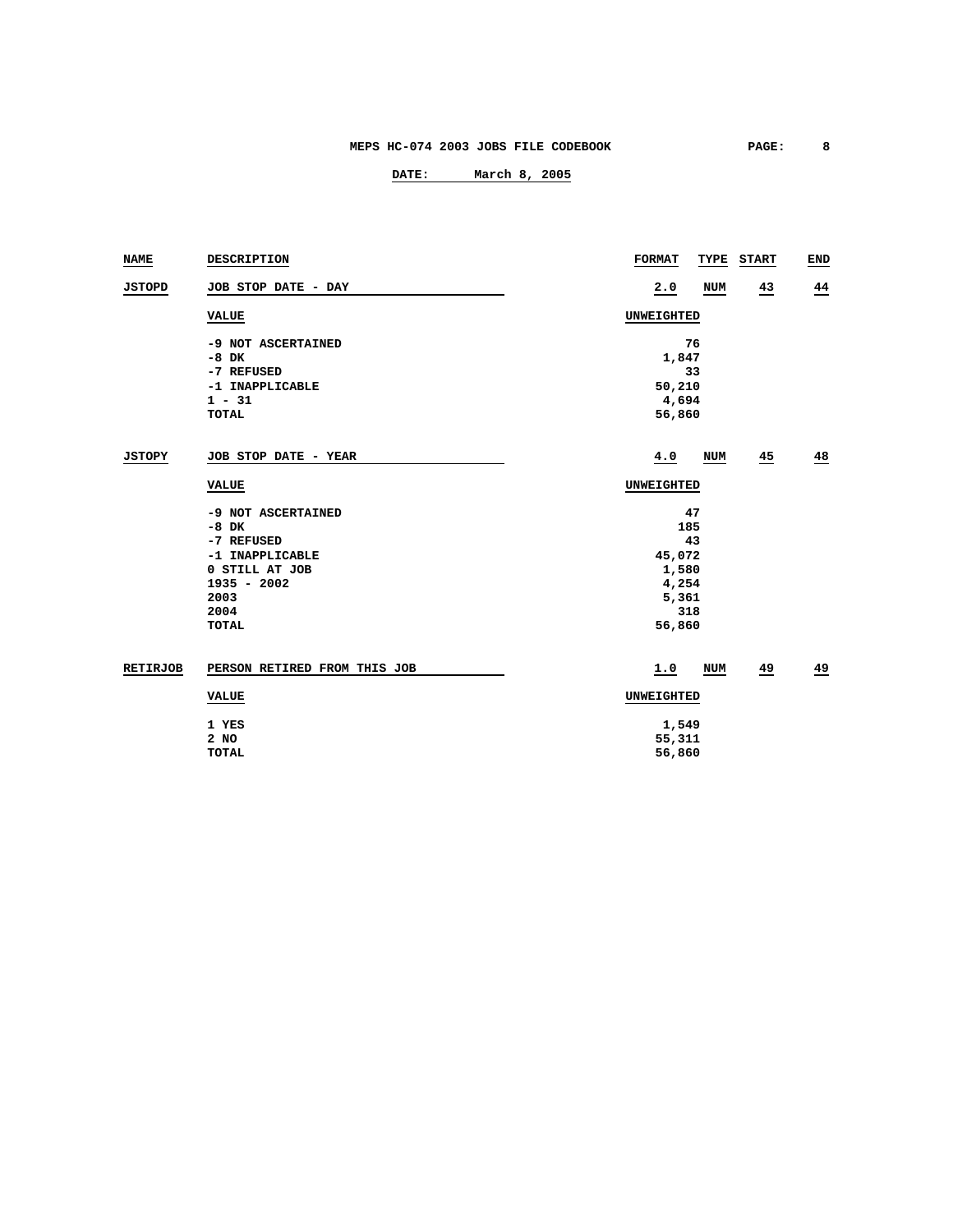| NAME            | DESCRIPTION                | <b>FORMAT</b> |     | TYPE START | END            |
|-----------------|----------------------------|---------------|-----|------------|----------------|
| <b>SUBTYPE</b>  | JOB SUB-TYPE               | 1.0           | NUM | 50         | 50             |
|                 | <b>VALUE</b>               | UNWEIGHTED    |     |            |                |
|                 | 1 CUR MAIN JOB IN REF PD   | 42,929        |     |            |                |
|                 | 2 CUR MISC JOB IN REF PD   | 3,723         |     |            |                |
|                 | 3 FMR MAIN JOB IN REF PD   | 5,824         |     |            |                |
|                 | 4 FMR MISC JOB IN REF PD   | 791           |     |            |                |
|                 | 5 LAST JOB OUTSD REF PD    | 3,069         |     |            |                |
|                 | 6 RETIREMENT JOB           | 524           |     |            |                |
|                 | <b>TOTAL</b>               | 56,860        |     |            |                |
| MAIN JOB        | STILL MAIN JOB OR BUSINESS | 2.0           | NUM | 51         | 52             |
|                 | <b>VALUE</b>               | UNWEIGHTED    |     |            |                |
|                 | $-8$ DK                    | 3             |     |            |                |
|                 | -7 REFUSED                 | 3             |     |            |                |
|                 | -1 INAPPLICABLE            | 26,017        |     |            |                |
|                 | 1 YES                      | 30,419        |     |            |                |
|                 | $2$ NO                     | 418           |     |            |                |
|                 | TOTAL                      | 56,860        |     |            |                |
| <b>DIFFWAGE</b> | ANY CHANGE IN WAGE AMOUNT  | 2.0           | NUM | 53         | $\frac{54}{5}$ |
|                 | <b>VALUE</b>               | UNWEIGHTED    |     |            |                |
|                 |                            |               |     |            |                |
|                 | -9 NOT ASCERTAINED         | 26            |     |            |                |
|                 | $-8$ DK                    | 393           |     |            |                |
|                 | -7 REFUSED                 | 23            |     |            |                |
|                 | -1 INAPPLICABLE            | 29,892        |     |            |                |
|                 | 1 YES                      | 5,650         |     |            |                |
|                 | 2 NO                       | 20,876        |     |            |                |
|                 | <b>TOTAL</b>               | 56,860        |     |            |                |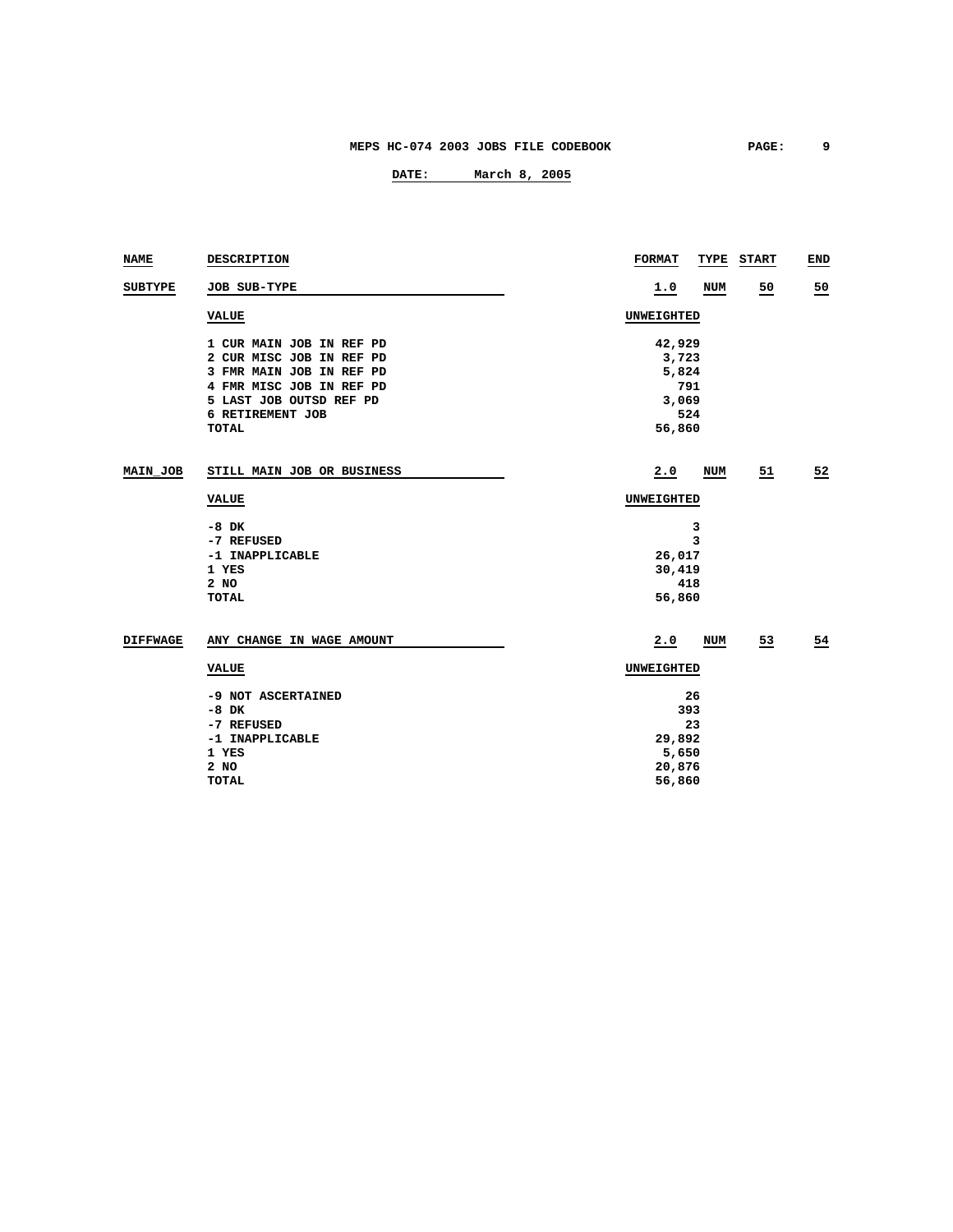| <b>NAME</b>     | <b>DESCRIPTION</b>         | <b>FORMAT</b><br>TYPE<br><b>START</b> | END             |  |  |  |  |
|-----------------|----------------------------|---------------------------------------|-----------------|--|--|--|--|
| WHY_DIFF        | WHY WAGES CHANGED          | 2.0<br>NUM<br>$\overline{25}$         | $\overline{56}$ |  |  |  |  |
|                 | <b>VALUE</b>               | UNWEIGHTED                            |                 |  |  |  |  |
|                 | -9 NOT ASCERTAINED         | 18                                    |                 |  |  |  |  |
|                 | $-8$ DK                    | 10                                    |                 |  |  |  |  |
|                 | -1 INAPPLICABLE            | 51,210                                |                 |  |  |  |  |
|                 | 1 PROMOTION OR DEMOTION    | 620                                   |                 |  |  |  |  |
|                 | 2 CHANGE IN RESP           | 233                                   |                 |  |  |  |  |
|                 | 3 PAY RAISE/DECREASE       | 3,922                                 |                 |  |  |  |  |
|                 | 4 ANUL COST OF LIVING INCR | 418                                   |                 |  |  |  |  |
|                 | 5 NEW CONTRACT             | 56                                    |                 |  |  |  |  |
|                 | 6 CHANGE IN # HRS WRKD     | 92                                    |                 |  |  |  |  |
|                 | 7 CHANGE IN SHIFT TIME     | 22                                    |                 |  |  |  |  |
|                 | 8 RECEIVED EDU DEGREE      | 15                                    |                 |  |  |  |  |
|                 | 9 TOOK SPECIAL CLASSES     | 7                                     |                 |  |  |  |  |
|                 | 91 OTHER                   | 237                                   |                 |  |  |  |  |
|                 | <b>TOTAL</b>               | 56,860                                |                 |  |  |  |  |
| <b>WORKSTAT</b> | FULL OR PART TIME          | 2.0<br>NUM<br>57                      | 58              |  |  |  |  |
|                 | <b>VALUE</b>               | UNWEIGHTED                            |                 |  |  |  |  |
|                 | -9 NOT ASCERTAINED         | 17                                    |                 |  |  |  |  |
|                 | $-8$ DK                    | 23                                    |                 |  |  |  |  |
|                 | -7 REFUSED                 | 6                                     |                 |  |  |  |  |
|                 | -1 INAPPLICABLE            | 26,017                                |                 |  |  |  |  |
|                 | 1 GE 35 HRS                | 24,885                                |                 |  |  |  |  |
|                 | 2 LT 35 HRS                | 5,912                                 |                 |  |  |  |  |
|                 | <b>TOTAL</b>               | 56,860                                |                 |  |  |  |  |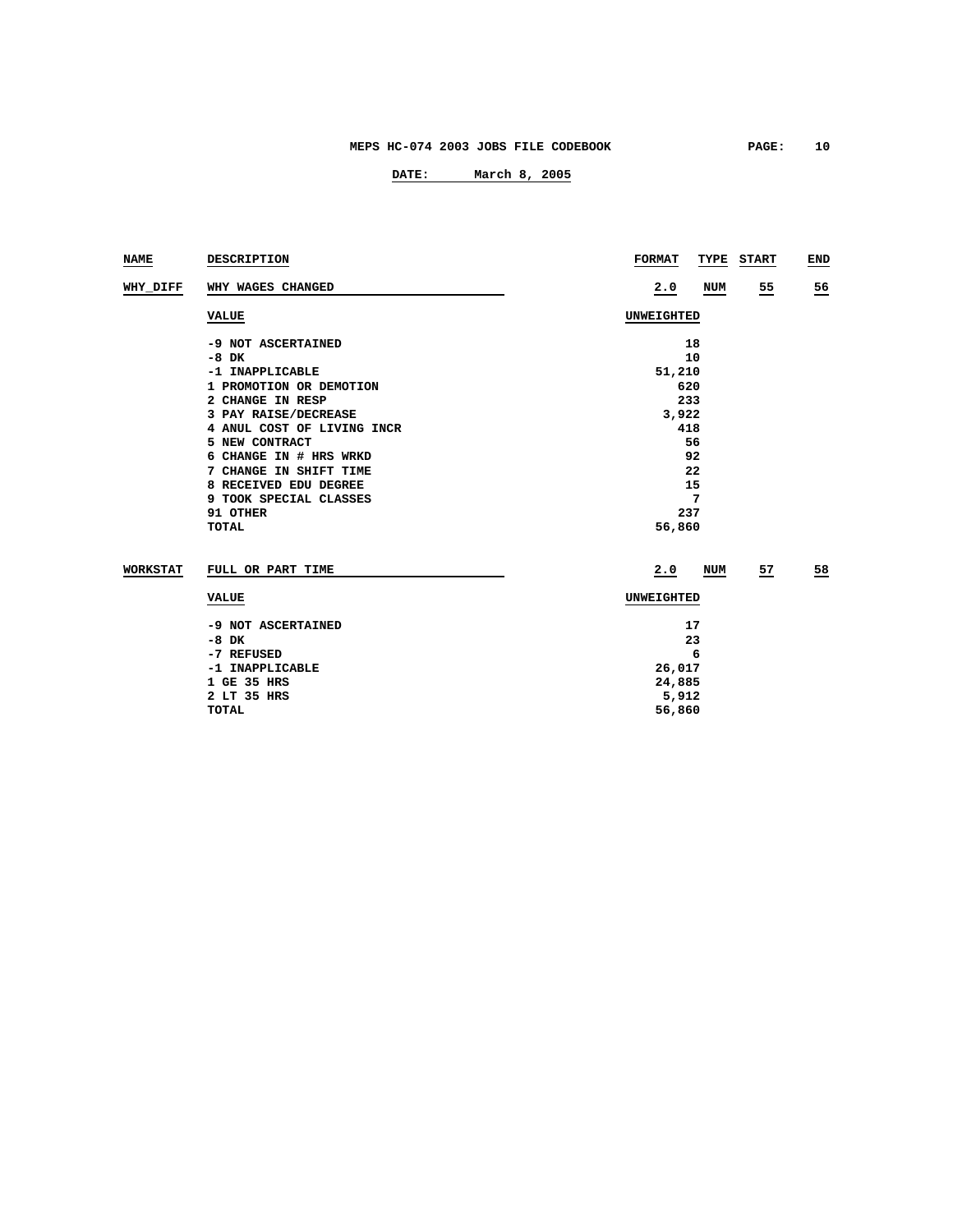| NAME            | <b>DESCRIPTION</b>                   | <b>FORMAT</b>     |            | TYPE START | END |
|-----------------|--------------------------------------|-------------------|------------|------------|-----|
| Y_CHANGE        | WHY CHANGE IN FULL/PART TIME STATUS  | 2.0               | NUM        | 59         | 60  |
|                 | <b>VALUE</b>                         | UNWEIGHTED        |            |            |     |
|                 | -9 NOT ASCERTAINED                   |                   | 4          |            |     |
|                 | $-8$ DK                              |                   | 5          |            |     |
|                 | -1 INAPPLICABLE                      | 55,605            |            |            |     |
|                 | 1 PROMOTION OR DEMOTION              | 90                |            |            |     |
|                 | 2 CHANGE IN RESPONSIBILITIES         | 164               |            |            |     |
|                 | 3 CHANGE IN AMT OF WRK BUS BRINGS    | 374               |            |            |     |
|                 | 4 CHANGE IN SHIFT TIME               | 53                |            |            |     |
|                 | 5 CHANGE IN # OF EMPLOYEE AVAIL      | 59                |            |            |     |
|                 | 6 ILLNESS/DISABILITY                 | 58                |            |            |     |
|                 | 7 TEMPORARY LEAVE                    |                   | 5          |            |     |
|                 | 8 MATERNITY/PATERNITY LEAVE          | 10                |            |            |     |
|                 | 9 GOING TO SCHL/FINISHED SCHL        | 113               |            |            |     |
|                 | 10 CHANGE IN HOME/FAM SITUATION      | 56                |            |            |     |
|                 | 11 NEED TIME OFF/WANT WRK MORE       | 44                |            |            |     |
|                 | 91 OTHER                             | 220               |            |            |     |
|                 | <b>TOTAL</b>                         | 56,860            |            |            |     |
|                 |                                      |                   |            |            |     |
| <b>STILLWRK</b> | STILL WORK AT ESTABLISHMENT/MISC JOB | 2.0               | NUM        | 61         | 62  |
|                 | <b>VALUE</b>                         | <b>UNWEIGHTED</b> |            |            |     |
|                 | $-8$ DK                              |                   | 3          |            |     |
|                 | -7 REFUSED                           |                   | 1          |            |     |
|                 | -1 INAPPLICABLE                      | 53,797            |            |            |     |
|                 | 1 YES                                | 2,458             |            |            |     |
|                 | 2 NO                                 | 601               |            |            |     |
|                 | <b>TOTAL</b>                         | 56,860            |            |            |     |
|                 |                                      |                   |            |            |     |
| <b>OFFTAKEI</b> | OFFERED INSURANCE AND NOW TAKE       | 2.0               | <b>NUM</b> | 63         | 64  |
|                 | <b>VALUE</b>                         | <b>UNWEIGHTED</b> |            |            |     |
|                 | -9 NOT ASCERTAINED                   |                   | 7          |            |     |
|                 | $-8$ DK                              |                   | 7          |            |     |
|                 | -7 REFUSED                           |                   | 2          |            |     |
|                 | -1 INAPPLICABLE                      | 52,965            |            |            |     |
|                 | 1 YES                                | 955               |            |            |     |
|                 | 2 NO                                 | 2,924             |            |            |     |
|                 | <b>TOTAL</b>                         | 56,860            |            |            |     |
|                 |                                      |                   |            |            |     |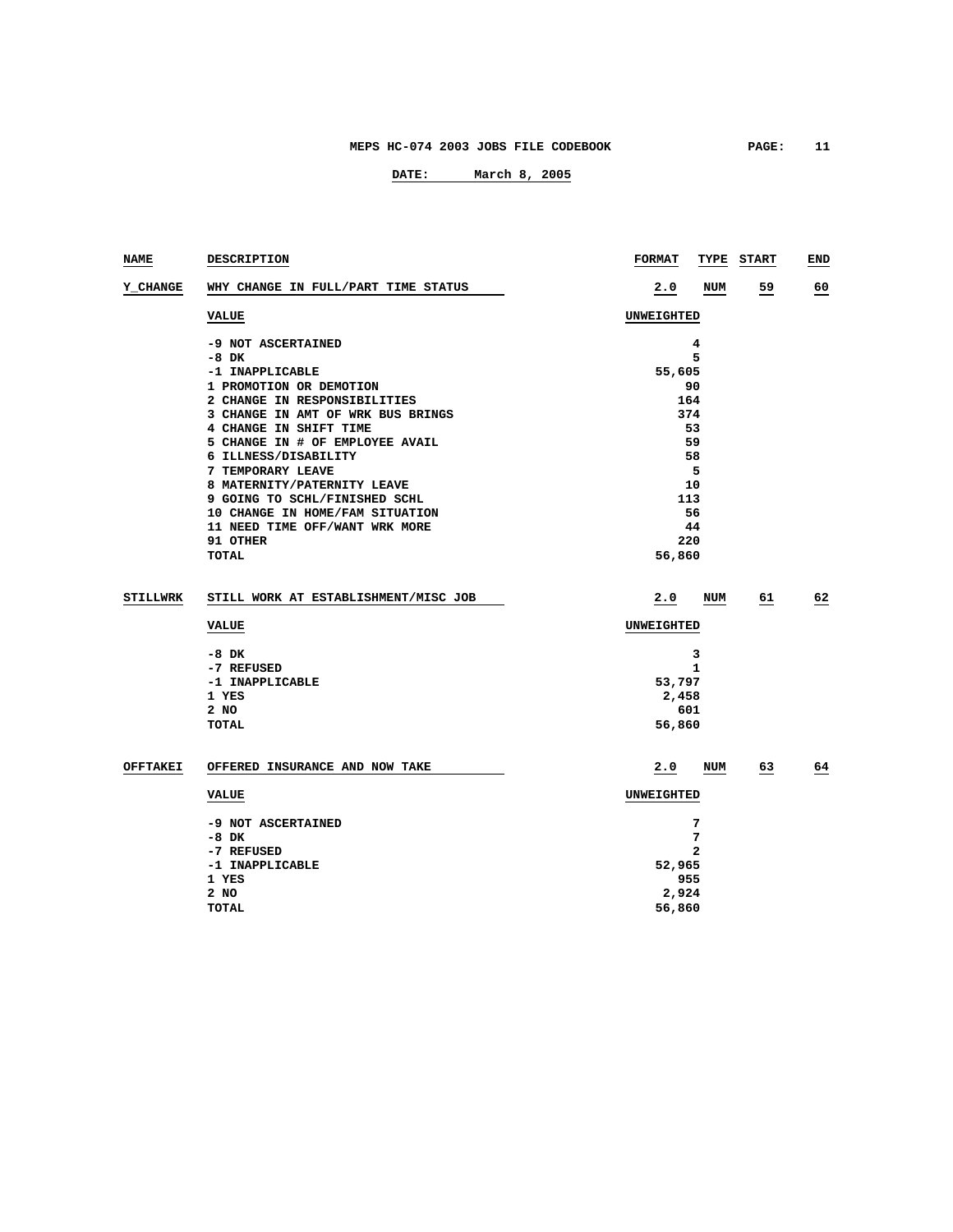| NAME            | DESCRIPTION                            | <b>FORMAT</b> |     | TYPE START | END             |
|-----------------|----------------------------------------|---------------|-----|------------|-----------------|
| <b>NOWTAKEI</b> | NOW OFFERED AND TAKE INSURANCE         | 2.0           | NUM | 65         | 66              |
|                 | VALUE                                  | UNWEIGHTED    |     |            |                 |
|                 | -9 NOT ASCERTAINED<br>$-8$ DK          | 162           | 88  |            |                 |
|                 | -1 INAPPLICABLE                        | 41,107        |     |            |                 |
|                 | 1 YES                                  | 1,605         |     |            |                 |
|                 | 2 NO                                   | 13,898        |     |            |                 |
|                 | <b>TOTAL</b>                           | 56,860        |     |            |                 |
| <b>ELIGINSR</b> | REASON NOT ELIGIBLE FOR INSURANCE      |               |     |            |                 |
|                 |                                        | 2.0           | NUM | 67         | 68              |
|                 | <b>VALUE</b>                           | UNWEIGHTED    |     |            |                 |
|                 | -9 NOT ASCERTAINED                     |               | 3   |            |                 |
|                 | $-8$ DK                                |               | 16  |            |                 |
|                 | -1 INAPPLICABLE                        | 53,965        |     |            |                 |
|                 | 1 HASN'T WORKED LONG ENOUGH            | 1,073         |     |            |                 |
|                 | 2 DOESN'T WORK ENOUGH HOURS            | 1,208         |     |            |                 |
|                 | 3 ON CALL                              |               | 61  |            |                 |
|                 | 4 MEDICAL PROBLEM                      |               | 7   |            |                 |
|                 | 91 OTHER                               | 527           |     |            |                 |
|                 | <b>TOTAL</b>                           | 56,860        |     |            |                 |
| <b>ANYINS</b>   | IS INSURANCE OFFERED TO ANY EMPLOYEES? | 2.0           | NUM | 69         | $\overline{20}$ |
|                 | <b>VALUE</b>                           | UNWEIGHTED    |     |            |                 |
|                 | -9 NOT ASCERTAINED                     |               | 21  |            |                 |
|                 | -8 DK                                  | 1,061         |     |            |                 |
|                 | -7 REFUSED                             |               | 4   |            |                 |
|                 | -1 INAPPLICABLE                        | 47,246        |     |            |                 |
|                 | 1 YES                                  | 2,895         |     |            |                 |
|                 | 2 NO                                   | 5,633         |     |            |                 |
|                 | <b>TOTAL</b>                           | 56,860        |     |            |                 |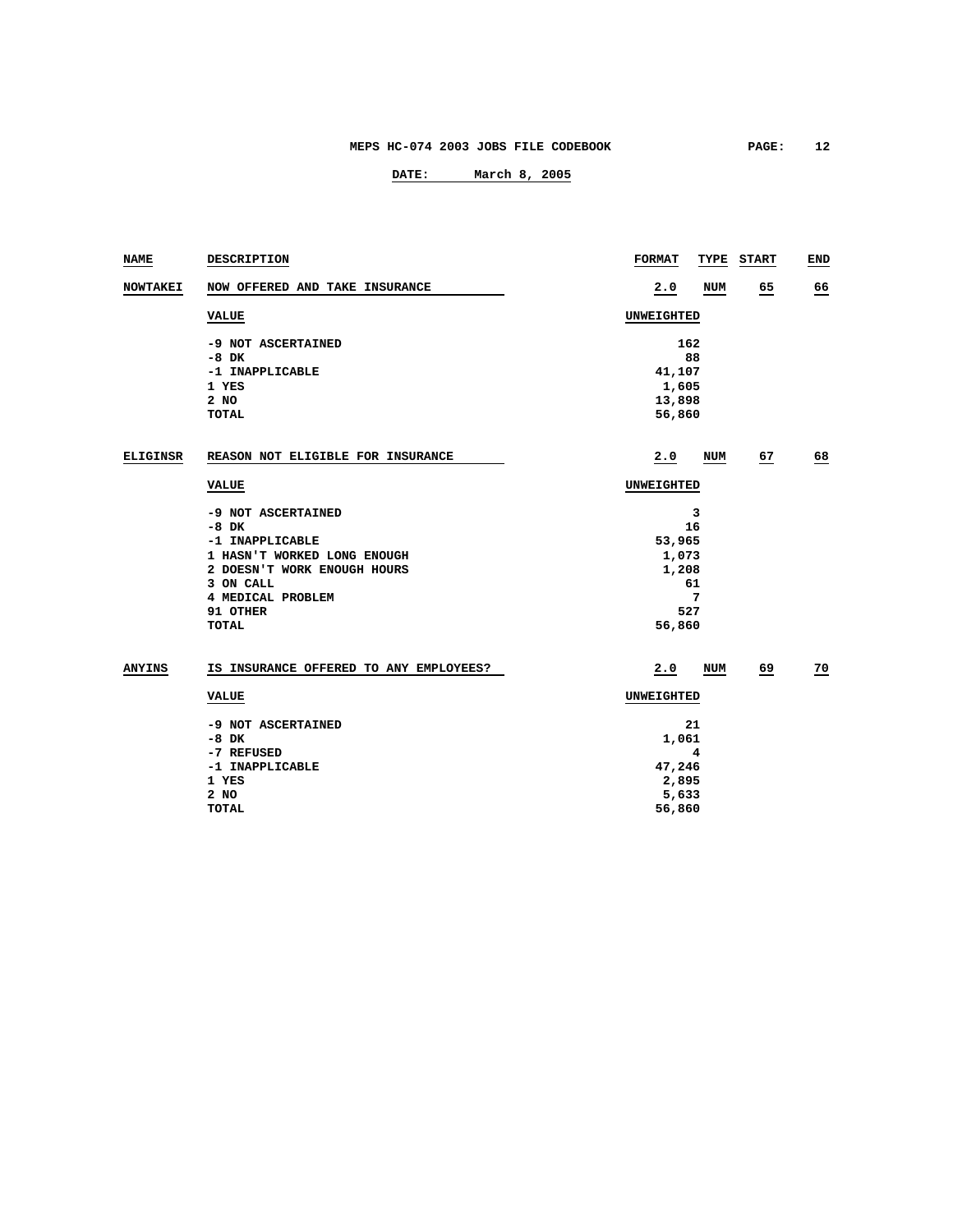| NAME           | DESCRIPTION                             | <b>FORMAT</b><br>TYPE<br><b>START</b> | END             |
|----------------|-----------------------------------------|---------------------------------------|-----------------|
| WHY LEFT       | REASON WHY NOT AT JOB NOW               | 2.0<br>NUM<br>$\frac{71}{2}$          | $\overline{22}$ |
|                | <b>VALUE</b>                            | UNWEIGHTED                            |                 |
|                | -9 NOT ASCERTAINED                      | 8                                     |                 |
|                | -8 DK                                   | 32                                    |                 |
|                | -7 REFUSED                              | 28                                    |                 |
|                | -1 INAPPLICABLE                         | 51,546                                |                 |
|                | 1 JOB ENDED                             | 724                                   |                 |
|                | 2 BUSINESS DISSOLVED OR SOLD            | 328                                   |                 |
|                | 3 RETIRED                               | 149                                   |                 |
|                | 4 ILLNESS OR INJURY                     | 258                                   |                 |
|                | 5 LAID OFF                              | 622                                   |                 |
|                | 6 QUIT TO HAVE A BABY                   | 88                                    |                 |
|                | 7 QUIT TO GO TO SCHOOL                  | 332                                   |                 |
|                | 8 QUIT TO TAKE CARE OF HOME/FAM         | 216                                   |                 |
|                | 9 QUIT BECAUSE WANTED TIME OFF          | 190                                   |                 |
|                | 10 QUIT TO TAKE OTHER JOB               | 1,314                                 |                 |
|                | 11 UNPAID LEAVE                         | 17                                    |                 |
|                | 91 OTHER                                | 1,008                                 |                 |
|                | TOTAL                                   | 56,860                                |                 |
| <b>NUMEMPS</b> | ESTABLISHMENT SIZE-NONSELF-EMPLOYED JOB | $\overline{23}$<br>4.0<br>NUM         | $\frac{76}{ }$  |
|                | <b>VALUE</b>                            | UNWEIGHTED                            |                 |
|                | $-10$ # OF EMP >= 10,000                | 150                                   |                 |
|                | -9 NOT ASCERTAINED                      | 103                                   |                 |
|                | $-8$ DK                                 | 16,575                                |                 |
|                | -7 REFUSED                              | 104                                   |                 |
|                | -1 INAPPLICABLE                         | 13,315                                |                 |
|                | 0                                       | 10                                    |                 |
|                | $1 - 9$                                 | 7,027                                 |                 |
|                | $10 - 25$                               | 6,057                                 |                 |
|                | $26 - 49$                               | 2,830                                 |                 |
|                | $50 - 100$                              | 4,102                                 |                 |
|                | $101 - 500$                             | 4,315                                 |                 |
|                | $501 - 9,999$                           | 2,272                                 |                 |
|                | TOTAL                                   | 56,860                                |                 |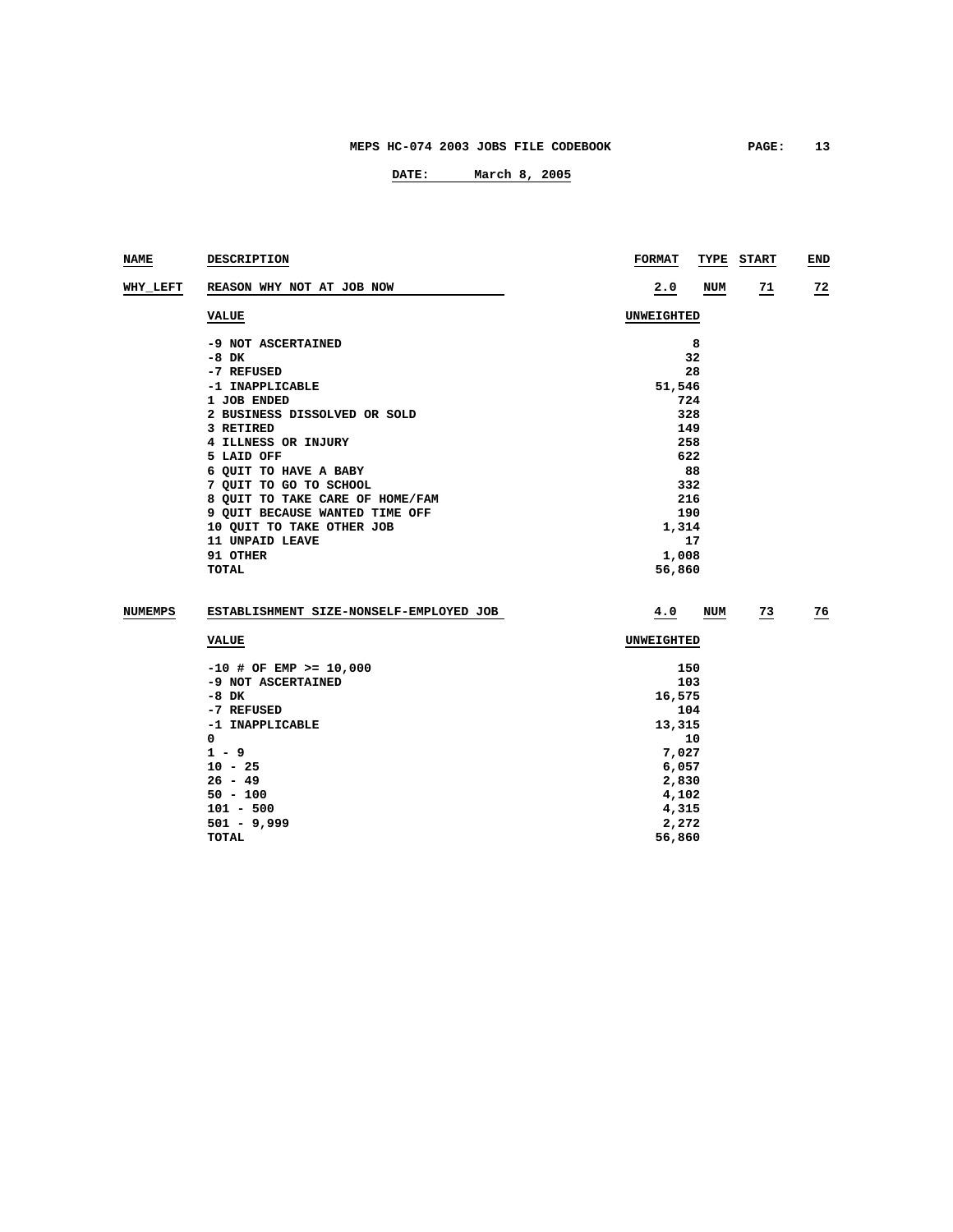| NAME            | DESCRIPTION                    | <b>FORMAT</b> | TYPE START | END            |  |  |
|-----------------|--------------------------------|---------------|------------|----------------|--|--|
| <b>ESTMATE1</b> | CATEGORICAL APPROX. ESTAB SIZE | 2.0           | 77<br>NUM  | $\frac{78}{2}$ |  |  |
|                 | <b>VALUE</b>                   | UNWEIGHTED    |            |                |  |  |
|                 | -9 NOT ASCERTAINED             | 33            |            |                |  |  |
|                 | $-8$ DK                        |               | 883        |                |  |  |
|                 | -7 REFUSED                     | 8             |            |                |  |  |
|                 | -1 INAPPLICABLE                | 52,052        |            |                |  |  |
|                 | $11 - 9$                       | 354           |            |                |  |  |
|                 | $210 - 25$                     | 668           |            |                |  |  |
|                 | $326 - 49$                     | 499           |            |                |  |  |
|                 | $450 - 100$                    | 637           |            |                |  |  |
|                 | $5101 - 500$                   | 909           |            |                |  |  |
|                 | $6501 - 1000$                  | 307           |            |                |  |  |
|                 | $71001 - 5000$                 |               | 322        |                |  |  |
|                 | 8 5001 OR MORE                 |               | 188        |                |  |  |
|                 | <b>TOTAL</b>                   | 56,860        |            |                |  |  |
| MORELOC         | MORE THAN ONE LOCATION         | 2.0           | 79<br>NUM  | 80             |  |  |
|                 |                                |               |            |                |  |  |
|                 | <b>VALUE</b>                   | UNWEIGHTED    |            |                |  |  |
|                 | -9 NOT ASCERTAINED             | 83            |            |                |  |  |
|                 | $-8$ DK                        | 1,371         |            |                |  |  |
|                 | -7 REFUSED                     | 39            |            |                |  |  |
|                 | -1 INAPPLICABLE                | 13,315        |            |                |  |  |
|                 | 1 YES                          | 26,894        |            |                |  |  |
|                 | 2 NO                           | 15,158        |            |                |  |  |
|                 | <b>TOTAL</b>                   | 56,860        |            |                |  |  |
| <b>BUSINC</b>   | <b>BUSINESS INCORPORATED</b>   | 2.0           | 81<br>NUM  | 82             |  |  |
|                 | <b>VALUE</b>                   | UNWEIGHTED    |            |                |  |  |
|                 |                                |               |            |                |  |  |
|                 | -9 NOT ASCERTAINED             | 18            |            |                |  |  |
|                 | $-8$ DK                        | 35            |            |                |  |  |
|                 | -7 REFUSED                     | 4             |            |                |  |  |
|                 | -1 INAPPLICABLE                | 55,535        |            |                |  |  |
|                 | 1 YES                          | 348           |            |                |  |  |
|                 | 2 NO                           | 920           |            |                |  |  |
|                 | <b>TOTAL</b>                   | 56,860        |            |                |  |  |
|                 |                                |               |            |                |  |  |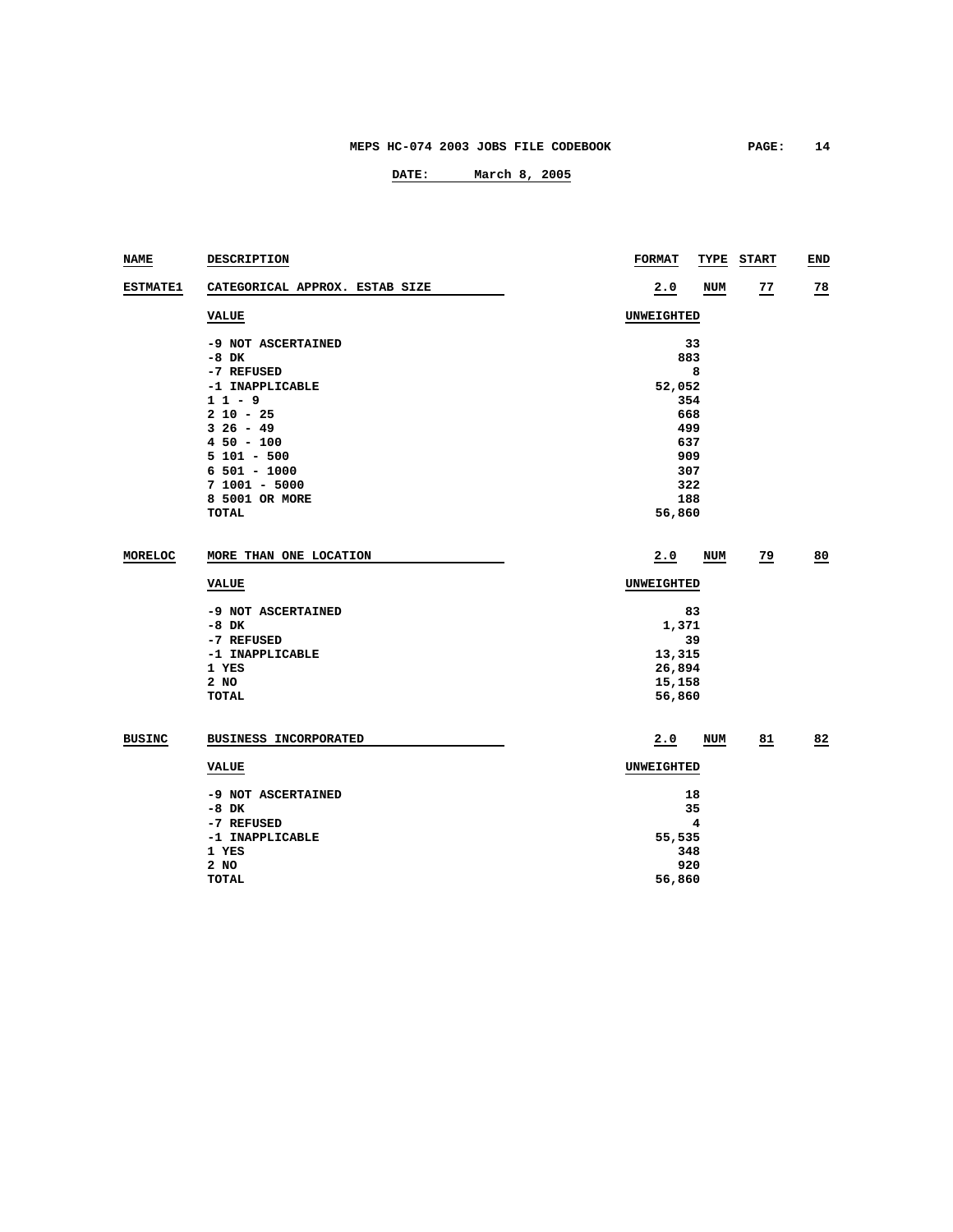| NAME            | <b>DESCRIPTION</b>                   | <b>FORMAT</b>     |       | TYPE START | <b>END</b> |  |
|-----------------|--------------------------------------|-------------------|-------|------------|------------|--|
| <b>PROPRIET</b> | PROPRIETORSHIP OR PARTNERSHIP        | 2.0               | NUM   | 83         | 84         |  |
|                 | <b>VALUE</b>                         | UNWEIGHTED        |       |            |            |  |
|                 | -9 NOT ASCERTAINED                   | 18                |       |            |            |  |
|                 | $-8$ DK                              | 40                |       |            |            |  |
|                 | -7 REFUSED                           | 1                 |       |            |            |  |
|                 | -1 INAPPLICABLE                      | 55,887            |       |            |            |  |
|                 | 1 YES                                | 811               |       |            |            |  |
|                 | 2 NO                                 | 103               |       |            |            |  |
|                 | TOTAL                                | 56,860            |       |            |            |  |
| TYPEEMPL        | <b>EMPLOYEE TYPE</b><br><b>VALUE</b> | 2.0<br>UNWEIGHTED | NUM   | 85         | 86         |  |
|                 | -9 NOT ASCERTAINED                   | 20                |       |            |            |  |
|                 | $-8$ DK                              | 424               |       |            |            |  |
|                 | -7 REFUSED                           | 34                |       |            |            |  |
|                 | -1 INAPPLICABLE                      | 10,026            |       |            |            |  |
|                 | 1 PRIVATE                            | 38,762            |       |            |            |  |
|                 | 2 FEDERAL                            | 1,285             |       |            |            |  |
|                 | 3 STATE                              | 3,085             |       |            |            |  |
|                 | 4 LOCAL                              |                   | 2,993 |            |            |  |
|                 | 5 ARMED FORCES                       | 207               |       |            |            |  |
|                 | 6 FOREIGN NON US GOV                 | 24                |       |            |            |  |
|                 | <b>TOTAL</b>                         | 56,860            |       |            |            |  |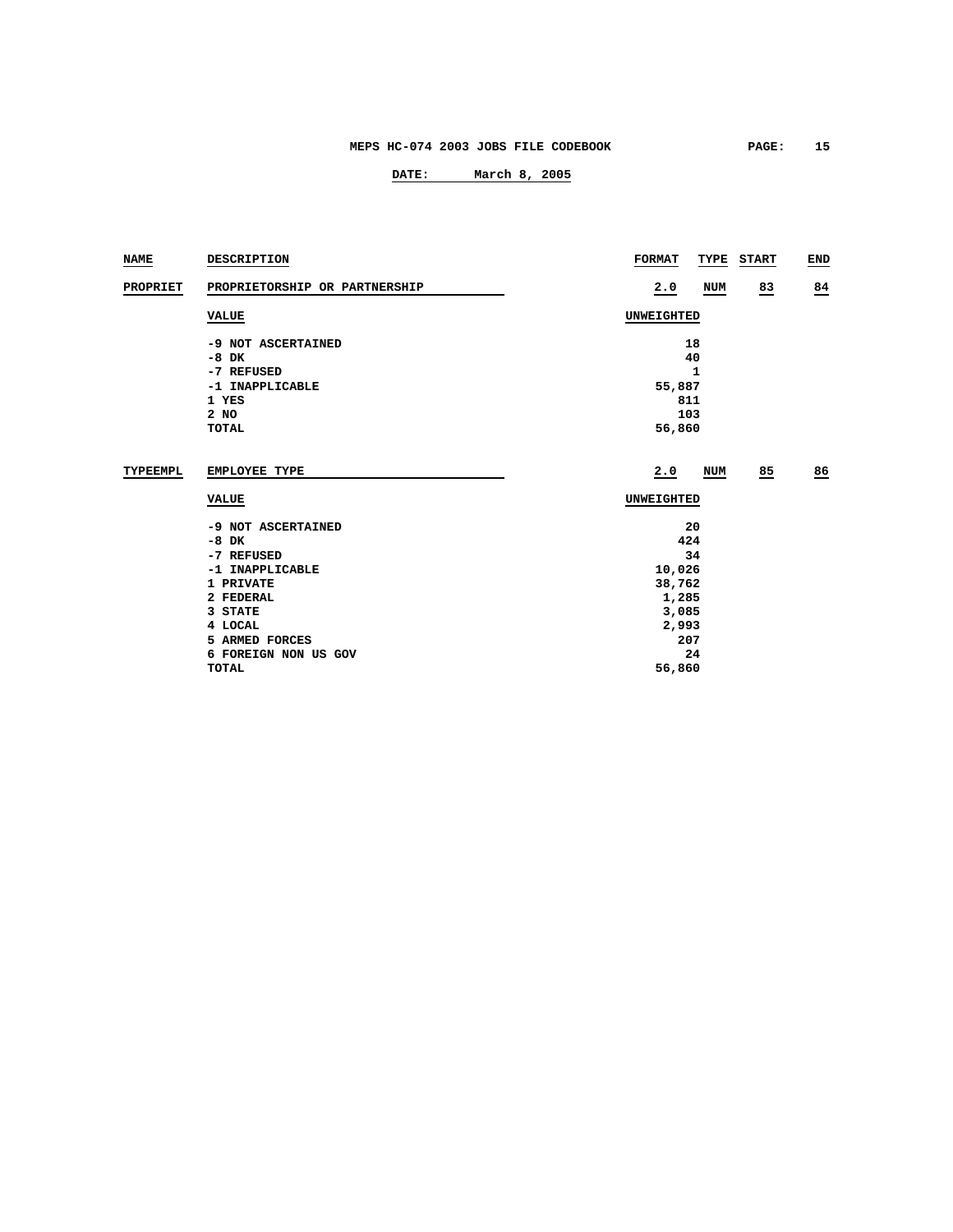| <b>NAME</b>    | DESCRIPTION         | <b>FORMAT</b><br>TYPE | <b>START</b> | END             |  |  |
|----------------|---------------------|-----------------------|--------------|-----------------|--|--|
| YLEFT          | NO JOB REASON       | 2.0<br><b>NUM</b>     | 87           | 88              |  |  |
|                | <b>VALUE</b>        | UNWEIGHTED            |              |                 |  |  |
|                | -9 NOT ASCERTAINED  | 9                     |              |                 |  |  |
|                | $-8$ DK             | 22                    |              |                 |  |  |
|                | -7 REFUSED          | 6                     |              |                 |  |  |
|                | -1 INAPPLICABLE     | 53,784                |              |                 |  |  |
|                | 1 JOB ENDED         | 382                   |              |                 |  |  |
|                | 2 RETIRED           | 180                   |              |                 |  |  |
|                | 3 ILLNESS OR INJURY | 509                   |              |                 |  |  |
|                | 4 LAID OFF          | 393                   |              |                 |  |  |
|                | 5 HAVE BABY         | 107                   |              |                 |  |  |
|                | 6 SCHOOL            | 238                   |              |                 |  |  |
|                | 7 HOME CARE         | 334                   |              |                 |  |  |
|                | 8 TIME OFF          | 109                   |              |                 |  |  |
|                | 9 OTHER JOB         | 224                   |              |                 |  |  |
|                | 91 OTHER REASON     | 563                   |              |                 |  |  |
|                | <b>TOTAL</b>        | 56,860                |              |                 |  |  |
| <b>YNOBUSN</b> | WHY NO BUSINESS     | 2.0<br>NUM            | 89           | $\overline{50}$ |  |  |
|                | <b>VALUE</b>        | UNWEIGHTED            |              |                 |  |  |
|                | -9 NOT ASCERTAINED  | 2                     |              |                 |  |  |
|                | -7 REFUSED          | 1                     |              |                 |  |  |
|                | -1 INAPPLICABLE     | 56,662                |              |                 |  |  |
|                | 1 BUSINESS SOLD     | 37                    |              |                 |  |  |
|                | 2 RETIRED           | 10                    |              |                 |  |  |
|                | 3 ILLNESS OR INJURY | 57                    |              |                 |  |  |
|                | <b>4 HAVE BABY</b>  | 3                     |              |                 |  |  |

|                 | ۔      |
|-----------------|--------|
| 5 SCHOOL        | 8      |
| 6 HOME CARE     | 22     |
| 7 TIME OFF      | 10     |
| 8 OTHER JOB     | 8      |
| 91 OTHER REASON | 40     |
| TOTAL           | 56,860 |
|                 |        |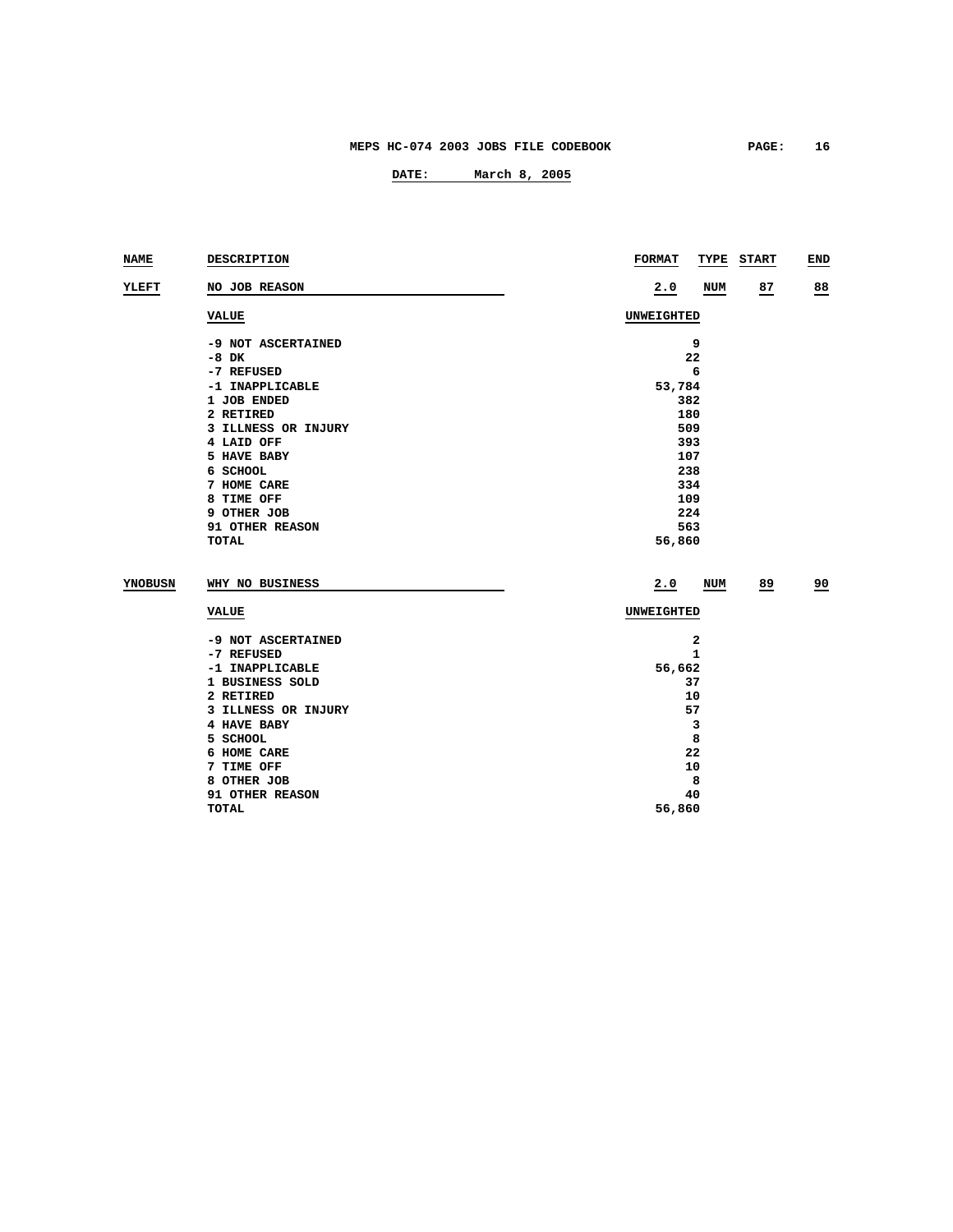| <b>NAME</b>    | DESCRIPTION                     | <b>FORMAT</b><br><b>TYPE</b> | <b>START</b>   | END            |  |  |
|----------------|---------------------------------|------------------------------|----------------|----------------|--|--|
| <b>RECALL</b>  | RECALL WITHIN 30 DAYS           | 2.0<br>NUM                   | 91             | $\frac{92}{5}$ |  |  |
|                | <b>VALUE</b>                    | UNWEIGHTED                   |                |                |  |  |
|                | -9 NOT ASCERTAINED              | $\mathbf{1}$                 |                |                |  |  |
|                | $-8$ DK                         | 6                            |                |                |  |  |
|                | -1 INAPPLICABLE                 | 56,660                       |                |                |  |  |
|                | 1 YES                           | 19                           |                |                |  |  |
|                | 2 NO                            | 174                          |                |                |  |  |
|                | TOTAL                           | 56,860                       |                |                |  |  |
| <b>HRSPRWK</b> | NUMBER OF HOURS WORKED PER WEEK | 3.0<br>NUM                   | 93             | 95             |  |  |
|                | <b>VALUE</b>                    | UNWEIGHTED                   |                |                |  |  |
|                |                                 |                              |                |                |  |  |
|                | -9 NOT ASCERTAINED              | 138                          |                |                |  |  |
|                | $-8$ DK                         | 1,124                        |                |                |  |  |
|                | -7 REFUSED                      | 54                           |                |                |  |  |
|                | -1 INAPPLICABLE<br>0            | 3,777<br>з                   |                |                |  |  |
|                | $1 - 20$                        | 8,278                        |                |                |  |  |
|                | $21 - 30$                       | 4,981                        |                |                |  |  |
|                | $31 - 40$                       | 27,377                       |                |                |  |  |
|                | $41 - 60$                       | 9,855                        |                |                |  |  |
|                | $61 - 80$                       | 993                          |                |                |  |  |
|                | $81 - 120$                      | 255                          |                |                |  |  |
|                | $121 - 168$                     | 25                           |                |                |  |  |
|                | TOTAL                           | 56,860                       |                |                |  |  |
| HRS35WK        | WORK AT LEAST 35 HOURS PER WEEK | 2.0<br>NUM                   | $\frac{96}{5}$ | 27             |  |  |
|                |                                 |                              |                |                |  |  |
|                | <b>VALUE</b>                    |                              | UNWEIGHTED     |                |  |  |
|                | -9 NOT ASCERTAINED              | 100                          |                |                |  |  |
|                | $-8$ DK                         | 140                          |                |                |  |  |
|                | -7 REFUSED                      | 35                           |                |                |  |  |
|                | -1 INAPPLICABLE                 | 55,766                       |                |                |  |  |
|                | 1 YES                           | 481                          |                |                |  |  |
|                | 2 NO                            | 338                          |                |                |  |  |
|                | TOTAL                           | 56,860                       |                |                |  |  |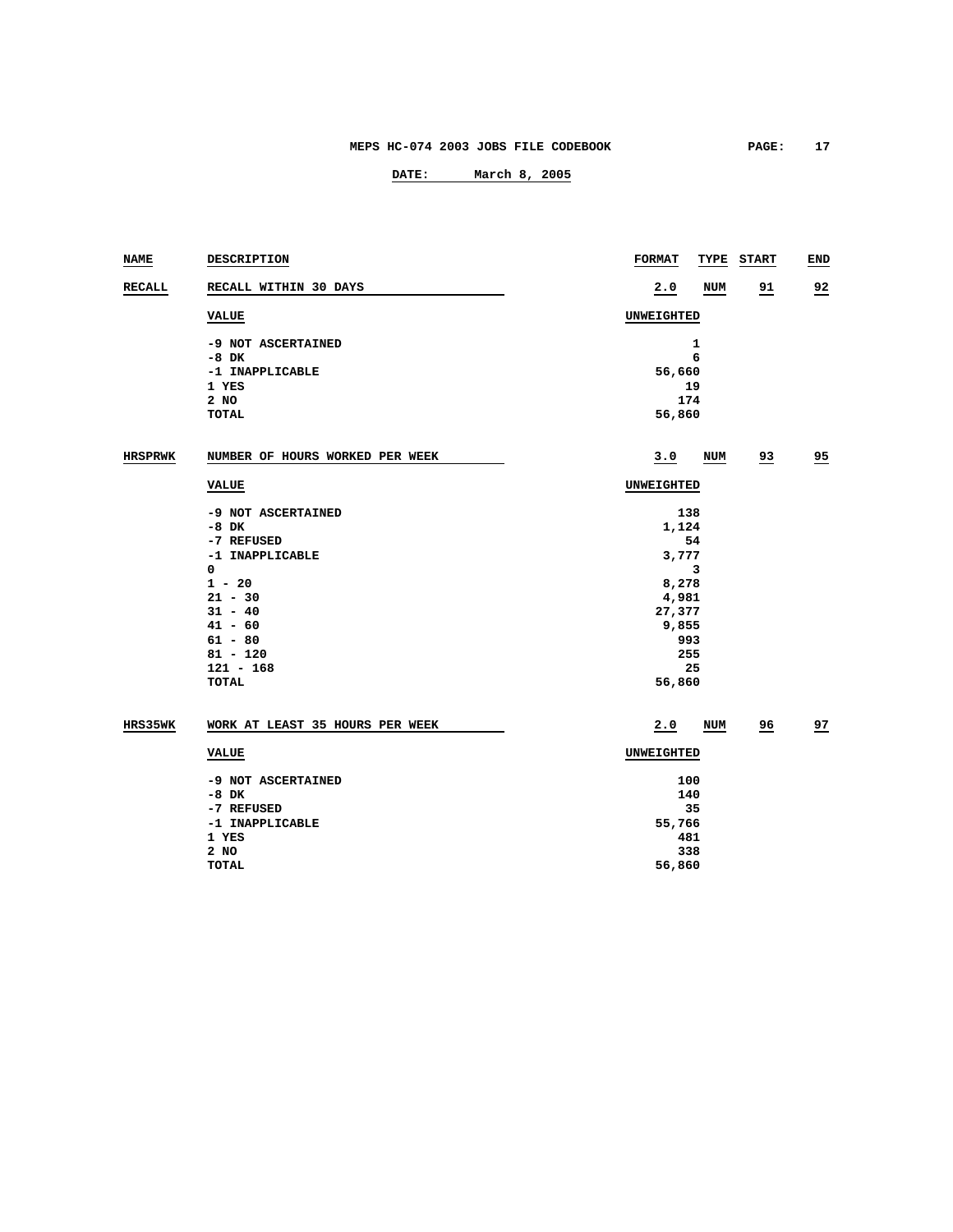| <b>NAME</b>     | DESCRIPTION                              | <b>FORMAT</b> | TYPE       | <b>START</b>   | END       |  |
|-----------------|------------------------------------------|---------------|------------|----------------|-----------|--|
| <b>APXHRDAY</b> | APPROXIMATE # OF HOURS WORKED PER DAY    | 2.0           | <b>NUM</b> | $\frac{98}{1}$ | <u>99</u> |  |
|                 | <b>VALUE</b>                             | UNWEIGHTED    |            |                |           |  |
|                 | $-8$ DK                                  |               | 2          |                |           |  |
|                 | -1 INAPPLICABLE                          | 56,626        |            |                |           |  |
|                 | $3 - 23$ HRS/DAY                         | 232           |            |                |           |  |
|                 | <b>TOTAL</b>                             | 56,860        |            |                |           |  |
| <b>SICKPAY</b>  | DOES PERSON HAVE PAID SICK LEAVE         | 2.0           | <b>NUM</b> | 100            | 101       |  |
|                 | <b>VALUE</b>                             | UNWEIGHTED    |            |                |           |  |
|                 | -9 NOT ASCERTAINED                       |               | 30         |                |           |  |
|                 | $-8$ DK                                  | 342           |            |                |           |  |
|                 | -7 REFUSED                               |               | 7          |                |           |  |
|                 | -1 INAPPLICABLE                          | 44,784        |            |                |           |  |
|                 | 1 YES                                    |               | 5,056      |                |           |  |
|                 | 2 NO<br><b>TOTAL</b>                     | 56,860        | 6,641      |                |           |  |
|                 |                                          |               |            |                |           |  |
| <b>PAYDRVST</b> | IS THERE PAID SICK LEAVE FOR DR'S VISITS | 2.0           | <b>NUM</b> | 102            | 103       |  |
|                 | <b>VALUE</b>                             |               | UNWEIGHTED |                |           |  |
|                 | $-8$ DK                                  | 125           |            |                |           |  |
|                 | -7 REFUSED                               |               | 1          |                |           |  |
|                 | -1 INAPPLICABLE                          | 51,804        |            |                |           |  |
|                 | 1 YES                                    | 4,434         |            |                |           |  |
|                 | 2 NO                                     | 496           |            |                |           |  |
|                 | <b>TOTAL</b>                             | 56,860        |            |                |           |  |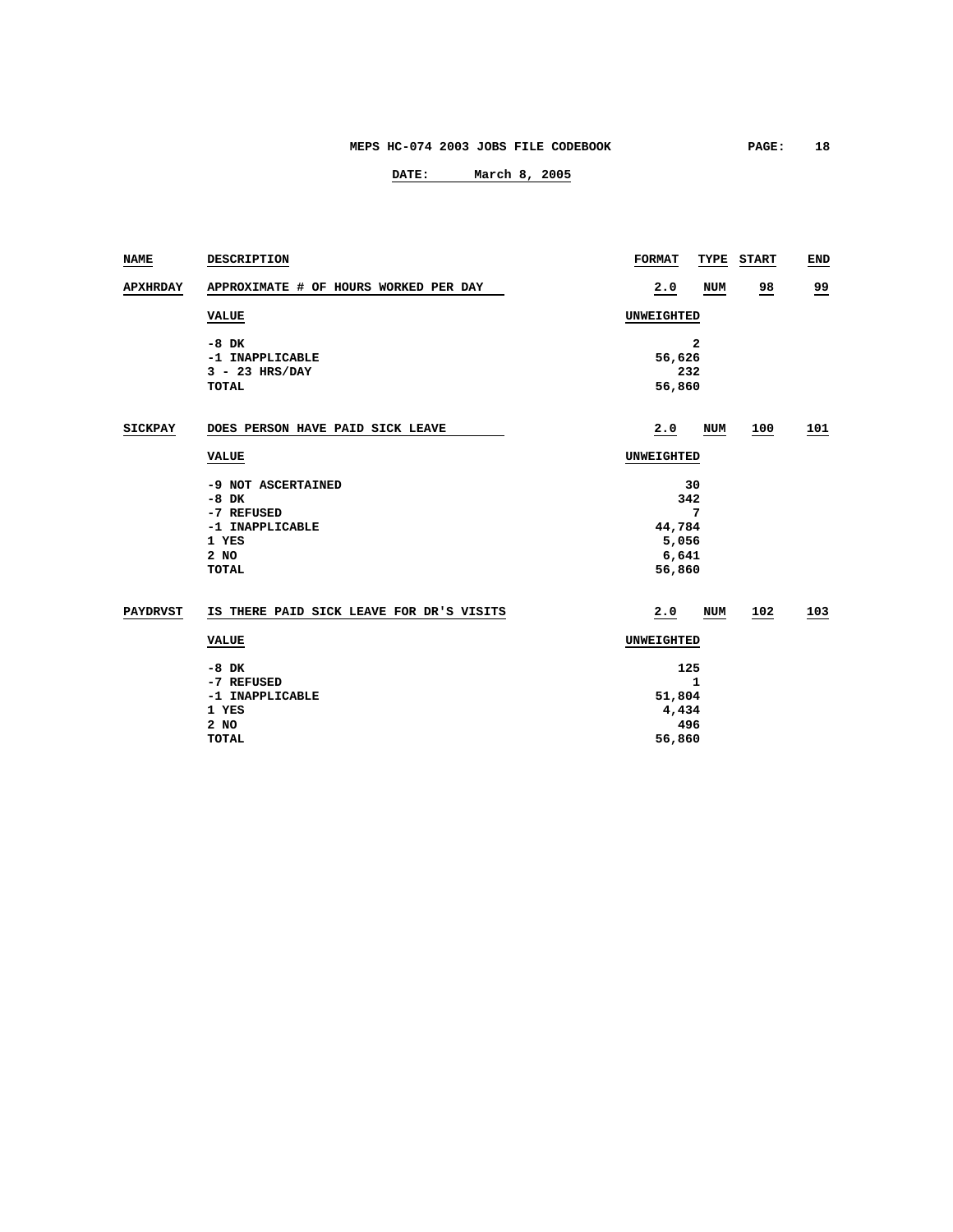| <b>NAME</b>     | DESCRIPTION                              | <b>FORMAT</b> | TYPE       | <b>START</b> | END |  |
|-----------------|------------------------------------------|---------------|------------|--------------|-----|--|
| <b>PAYVACTN</b> | DOES PERSON GET PAID VACATION            | 2.0           | <b>NUM</b> | 104          | 105 |  |
|                 | <b>VALUE</b>                             | UNWEIGHTED    |            |              |     |  |
|                 | -9 NOT ASCERTAINED                       |               | 30         |              |     |  |
|                 | $-8$ DK                                  | 285           |            |              |     |  |
|                 | -7 REFUSED                               |               | 7          |              |     |  |
|                 | -1 INAPPLICABLE                          | 44,784        |            |              |     |  |
|                 | 1 YES                                    | 6,054         |            |              |     |  |
|                 | 2 NO                                     | 5,700         |            |              |     |  |
|                 | <b>TOTAL</b>                             | 56,860        |            |              |     |  |
| <b>RETIRPLN</b> | DOES PERSON HAVE PENSION/RETIREMENT PLAN | 2.0           | NUM        | 106          | 107 |  |
|                 | <b>VALUE</b>                             | UNWEIGHTED    |            |              |     |  |
|                 | -9 NOT ASCERTAINED                       |               | 29         |              |     |  |
|                 | $-8$ DK                                  |               | 417        |              |     |  |
|                 | -7 REFUSED                               |               | 11         |              |     |  |
|                 | -1 INAPPLICABLE                          |               | 44,784     |              |     |  |
|                 | 1 YES                                    | 3,893         |            |              |     |  |
|                 | 2 NO                                     |               | 7,726      |              |     |  |
|                 | <b>TOTAL</b>                             | 56,860        |            |              |     |  |
| WKLYAMT         | USUAL WEEKLY GROSS INCOME                | 7.2           | NUM        | 108          | 114 |  |
|                 | <b>VALUE</b>                             | UNWEIGHTED    |            |              |     |  |
|                 | $-10$ HOURLY WAGE >= \$97.50             |               | 34         |              |     |  |
|                 | -9 NOT ASCERTAINED                       |               | 18         |              |     |  |
|                 | $-8$ DK                                  | 243           |            |              |     |  |
|                 | -7 REFUSED                               | 46            |            |              |     |  |
|                 | -1 INAPPLICABLE                          | 55,594        |            |              |     |  |
|                 | 0                                        |               | 46         |              |     |  |
|                 | $$0.11 - $8,000.00$                      | 879           |            |              |     |  |
|                 | <b>TOTAL</b>                             | 56,860        |            |              |     |  |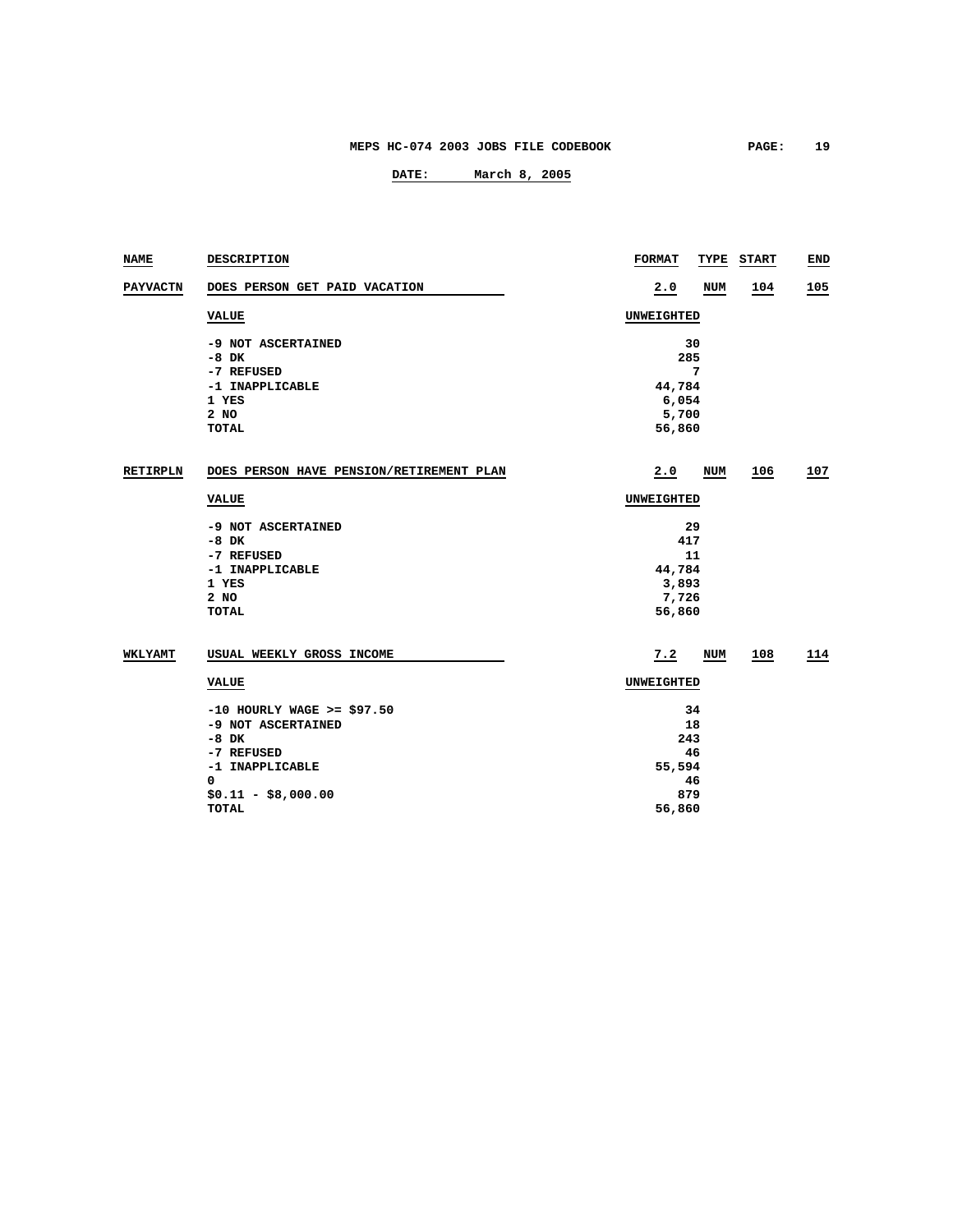| <b>NAME</b>     | DESCRIPTION                                 | <b>FORMAT</b>    | TYPE       | <b>START</b> | END |
|-----------------|---------------------------------------------|------------------|------------|--------------|-----|
| <b>EMPLINS</b>  | HAVE HEALTH INSURANCE THRU THIS JOB         | 2.0              | <b>NUM</b> | <u>115</u>   | 116 |
|                 | <b>VALUE</b>                                | UNWEIGHTED       |            |              |     |
|                 | -9 NOT ASCERTAINED<br>$-8$ DK<br>-7 REFUSED | 440              | 50<br>27   |              |     |
|                 | -1 INAPPLICABLE<br>1 YES                    | 8,998<br>21,918  |            |              |     |
|                 | $2$ NO<br><b>TOTAL</b>                      | 25,427<br>56,860 |            |              |     |
| <b>OFFRDINS</b> | OFFERED INSURANCE BUT CHOSE NOT TO TAKE     | 2.0              | NUM        | 117          | 118 |
|                 | VALUE                                       | UNWEIGHTED       |            |              |     |
|                 | -9 NOT ASCERTAINED<br>$-8$ DK               | 243<br>577       |            |              |     |
|                 | -7 REFUSED<br>-1 INAPPLICABLE               | 24,324           | 7          |              |     |
|                 | 1 YES<br>2 NO                               | 6,454            |            |              |     |
|                 | <b>TOTAL</b>                                | 25,255<br>56,860 |            |              |     |
| <b>DIFFPLNS</b> | CHOICE OF DIFFERENT HEALTH INS PLANS        | 2.0              | <b>NUM</b> | 119          | 120 |
|                 | <b>VALUE</b>                                | UNWEIGHTED       |            |              |     |
|                 | -9 NOT ASCERTAINED                          |                  | 20         |              |     |
|                 | $-8$ DK<br>-7 REFUSED                       | 562              | 5          |              |     |
|                 | -1 INAPPLICABLE                             | 48,634           |            |              |     |
|                 | 1 YES, GT ONE                               | 3,476            |            |              |     |
|                 | 2 NO, ONLY ONE                              | 4,163            |            |              |     |
|                 | TOTAL                                       | 56,860           |            |              |     |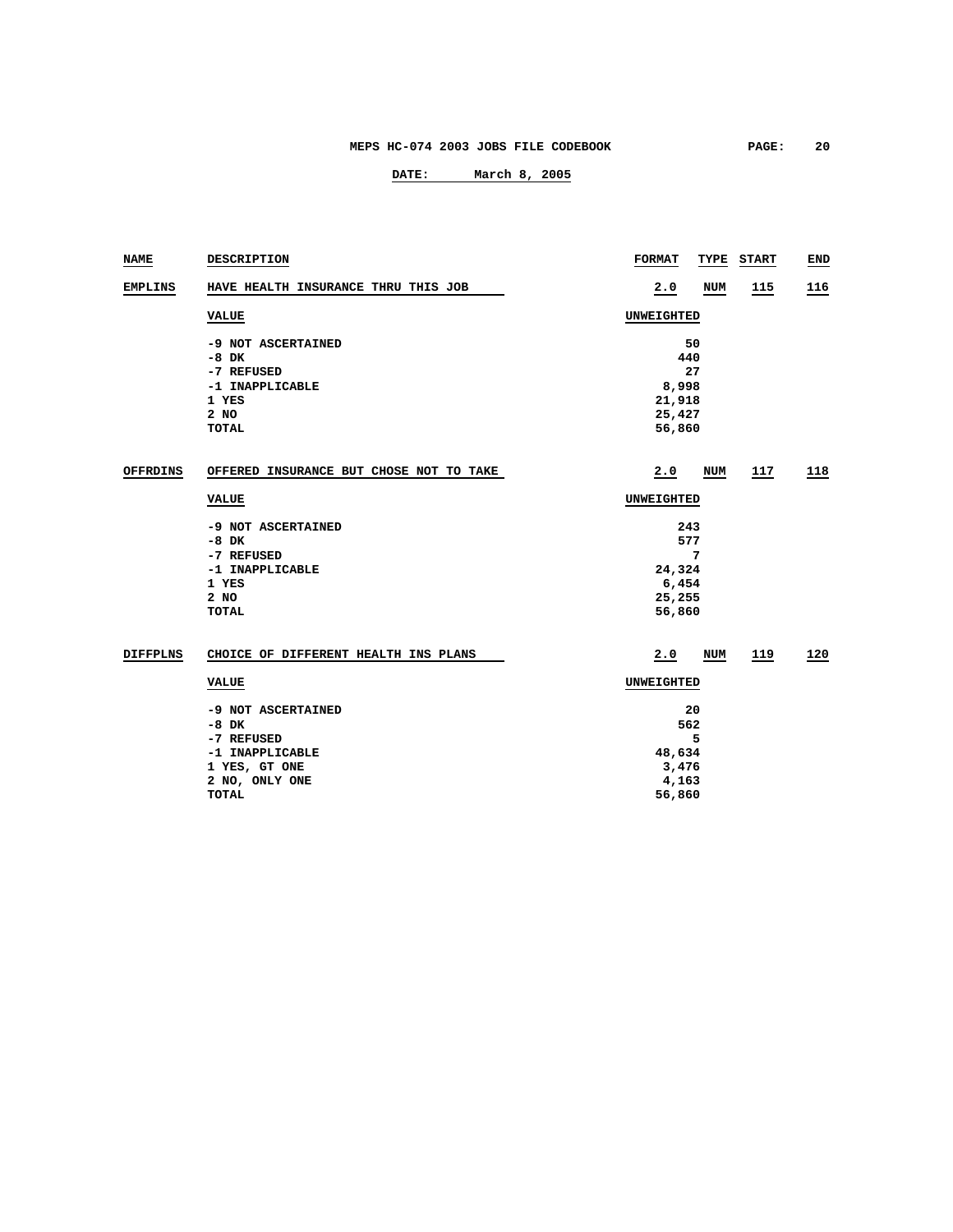| <b>NAME</b>     | DESCRIPTION                              | <b>FORMAT</b>   | TYPE      | <b>START</b> | <b>END</b> |  |
|-----------------|------------------------------------------|-----------------|-----------|--------------|------------|--|
| INUNION         | BELONG TO LABOR UNION                    | 2.0             | NUM       | 121          | 122        |  |
|                 | <b>VALUE</b>                             | UNWEIGHTED      |           |              |            |  |
|                 | -9 NOT ASCERTAINED                       |                 | 53        |              |            |  |
|                 | $-8$ DK                                  |                 | 254<br>16 |              |            |  |
|                 | -7 REFUSED<br>-1 INAPPLICABLE            |                 |           |              |            |  |
|                 | 1 YES                                    | 38,497<br>1,562 |           |              |            |  |
|                 | 2 NO                                     | 16,478          |           |              |            |  |
|                 | <b>TOTAL</b>                             | 56,860          |           |              |            |  |
|                 |                                          |                 |           |              |            |  |
| <b>PROVDINS</b> | WHO PROVIDES HEALTH INSURANCE            | 2.0             | NUM       | 123          | 124        |  |
|                 | <b>VALUE</b>                             | UNWEIGHTED      |           |              |            |  |
|                 | -9 NOT ASCERTAINED                       |                 | 3         |              |            |  |
|                 | $-8$ DK                                  | 227             |           |              |            |  |
|                 | -7 REFUSED                               | 3               |           |              |            |  |
|                 | -1 INAPPLICABLE                          | 52,709          |           |              |            |  |
|                 | 1 EMPLOYER                               | 3,018           |           |              |            |  |
|                 | 2 UNION                                  | 629             |           |              |            |  |
|                 | 3 BOTH                                   |                 | 271       |              |            |  |
|                 | <b>TOTAL</b>                             | 56,860          |           |              |            |  |
| HHMEMBER        | ANY OTHER HH MEMBER WRK AT THIS BUSINESS | 2.0             | NUM       | 125          | 126        |  |
|                 | <b>VALUE</b>                             | UNWEIGHTED      |           |              |            |  |
|                 | -9 NOT ASCERTAINED                       |                 | 22        |              |            |  |
|                 | $-8$ DK                                  | 3               |           |              |            |  |
|                 | -7 REFUSED                               |                 | 3         |              |            |  |
|                 | -1 INAPPLICABLE                          | 55,326          |           |              |            |  |
|                 | 1 YES                                    |                 | 301       |              |            |  |
|                 | 2 NO                                     | 1,205           |           |              |            |  |
|                 | <b>TOTAL</b>                             | 56,860          |           |              |            |  |
|                 |                                          |                 |           |              |            |  |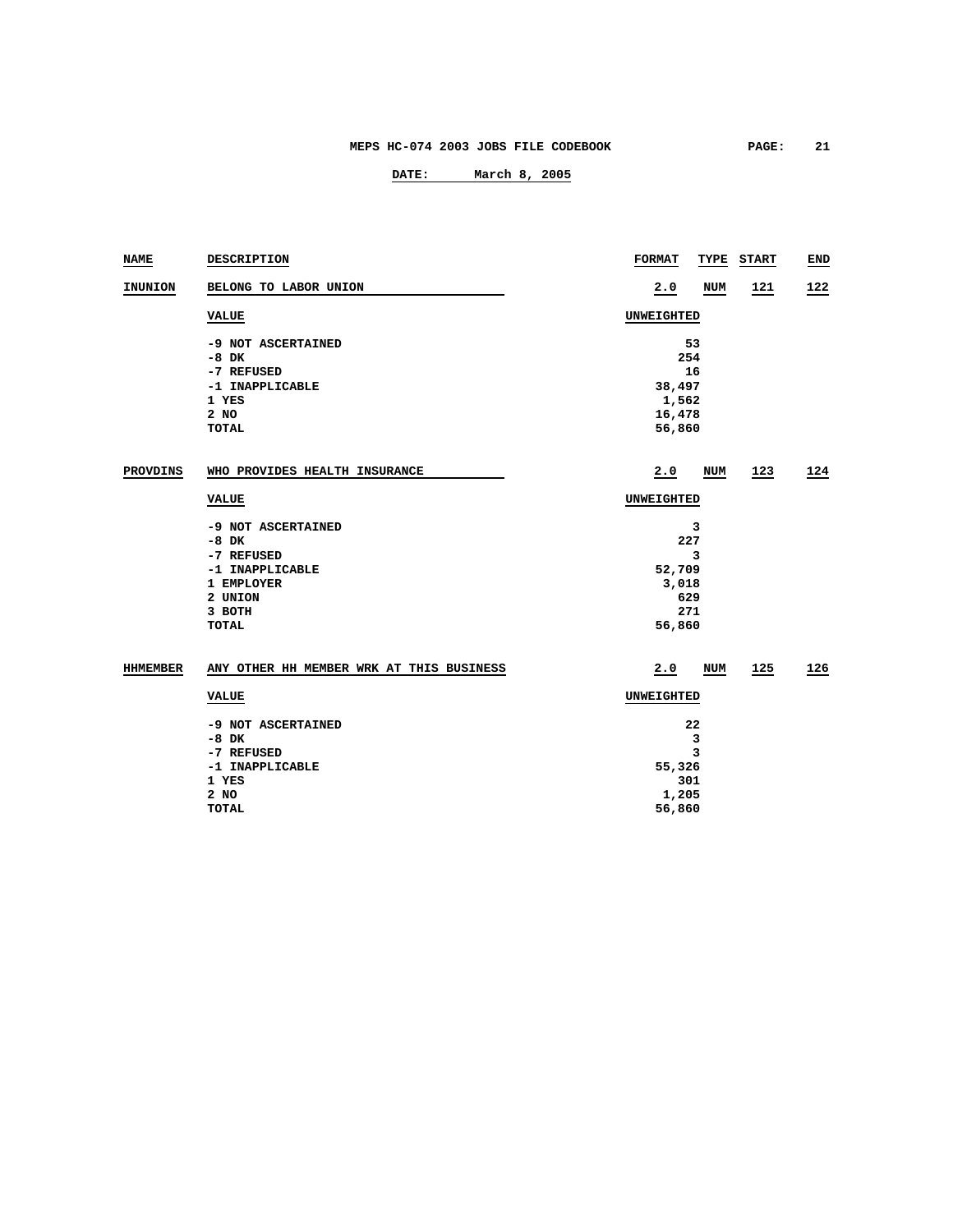| NAME            | DESCRIPTION                              | <b>FORMAT</b> | TYPE       | <b>START</b> | END |  |
|-----------------|------------------------------------------|---------------|------------|--------------|-----|--|
| <b>NUMFMEMB</b> | HOW MANY HH MEMBERS WORK THERE           | 2.0           | <b>NUM</b> | 127          | 128 |  |
|                 | <b>VALUE</b>                             | UNWEIGHTED    |            |              |     |  |
|                 | -1 INAPPLICABLE                          | 56,559        |            |              |     |  |
|                 | $1 - 11$                                 |               | 301        |              |     |  |
|                 | <b>TOTAL</b>                             | 56,860        |            |              |     |  |
| TOTLEMP         | ESTABLISHMENT SIZE-SELF-EMPLOYED JOB     | 4.0           | NUM        | 129          | 132 |  |
|                 | <b>VALUE</b>                             | UNWEIGHTED    |            |              |     |  |
|                 | $-10$ # OF EMP >= 10,000                 | 5             |            |              |     |  |
|                 | -9 NOT ASCERTAINED                       | 10            |            |              |     |  |
|                 | $-8$ DK                                  | 215           |            |              |     |  |
|                 | -7 REFUSED                               | 8             |            |              |     |  |
|                 | -1 INAPPLICABLE                          | 49,926        |            |              |     |  |
|                 | $\mathbf 0$                              | 64            |            |              |     |  |
|                 | $1 - 5,000$                              | 6,632         |            |              |     |  |
|                 | TOTAL                                    | 56,860        |            |              |     |  |
| <b>SALARIED</b> | IS PERSON SALARIED, PAID BY THE HR, ETC. | 2.0           | NUM        | 133          | 134 |  |
|                 | <b>VALUE</b>                             |               | UNWEIGHTED |              |     |  |
|                 | -9 NOT ASCERTAINED                       |               | 57         |              |     |  |
|                 | $-8$ DK                                  | 393           |            |              |     |  |
|                 | -7 REFUSED                               | 80            |            |              |     |  |
|                 | -1 INAPPLICABLE                          | 17,816        |            |              |     |  |
|                 | 1 SALARIED                               | 11,832        |            |              |     |  |
|                 | 2 PAID BY HOUR                           | 24,814        |            |              |     |  |
|                 | 3 OTHER                                  | 1,868         |            |              |     |  |
|                 | <b>TOTAL</b>                             | 56,860        |            |              |     |  |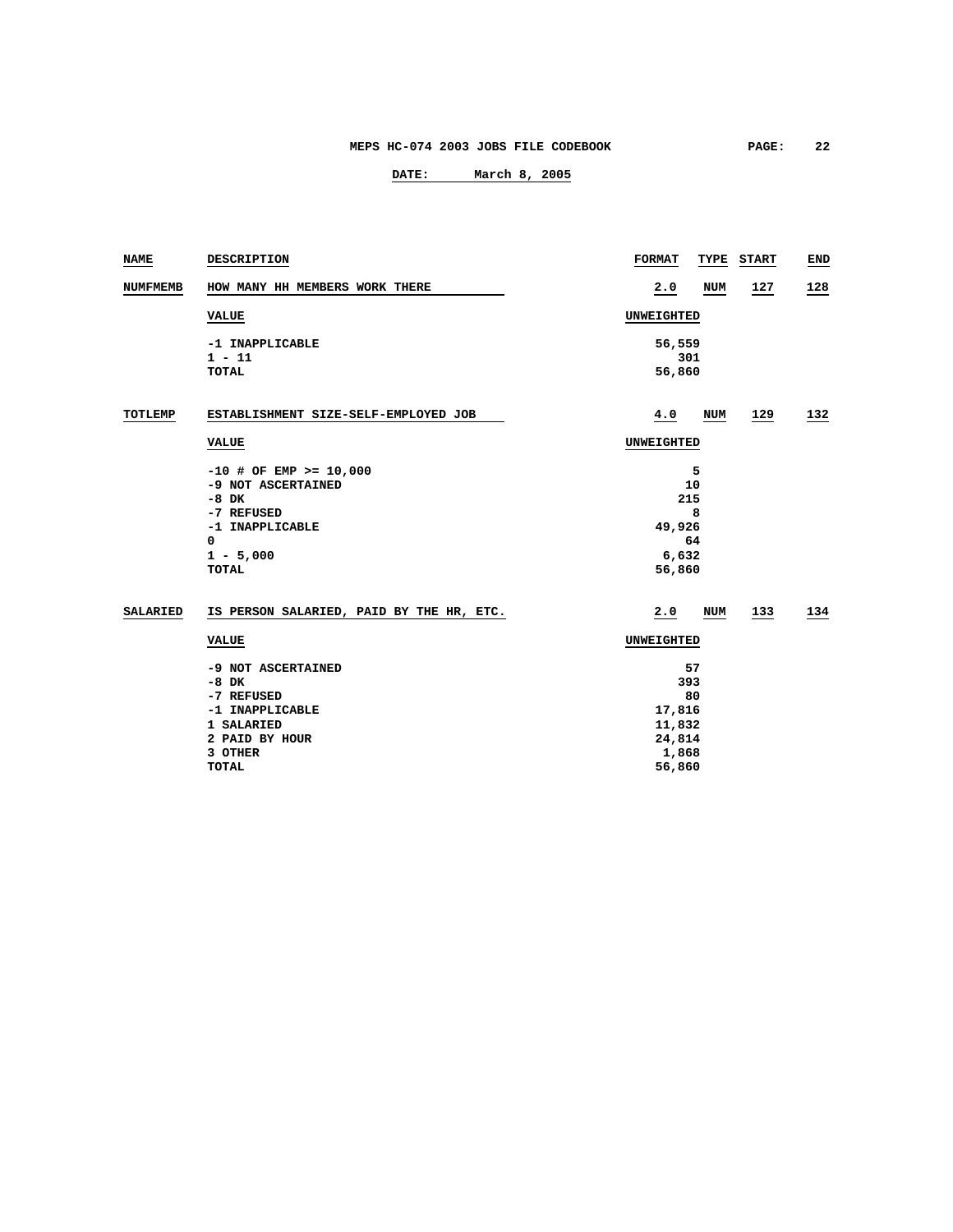| <b>NAME</b>    | DESCRIPTION                              | <b>FORMAT</b> | TYPE      | <b>START</b> | END |  |
|----------------|------------------------------------------|---------------|-----------|--------------|-----|--|
| HOWPAID        | HOW IS PERSON PAID                       | 2.0           | NUM       | 135          | 136 |  |
|                | <b>VALUE</b>                             | UNWEIGHTED    |           |              |     |  |
|                | $-8$ DK                                  |               | 4         |              |     |  |
|                | -1 INAPPLICABLE                          | 54,992        |           |              |     |  |
|                | 1 BY THE DAY                             |               | 245       |              |     |  |
|                | 2 PIECEWORK                              |               | 235       |              |     |  |
|                | 3 COMMISSION                             |               | 574       |              |     |  |
|                | 4 BONUS                                  |               | 3         |              |     |  |
|                | 5 BY JOB/MILE                            |               | 296       |              |     |  |
|                | 91 OTHER                                 | 511           |           |              |     |  |
|                | <b>TOTAL</b>                             | 56,860        |           |              |     |  |
| <b>DAYWAGE</b> | PERSON'S DAILY WAGE RATE                 | 6.2           | NUM       | 137          | 142 |  |
|                | <b>VALUE</b>                             | UNWEIGHTED    |           |              |     |  |
|                | $-8$ DK                                  |               | 32        |              |     |  |
|                | -7 REFUSED                               |               | 6         |              |     |  |
|                | -1 INAPPLICABLE                          | 56,615        |           |              |     |  |
|                | $$1.00 - $685.00$                        |               | 207       |              |     |  |
|                | <b>TOTAL</b>                             |               | 56,860    |              |     |  |
| <b>HRSPRDY</b> | NUMBER OF HOURS PERSON WORKED IN ONE DAY | 2.0           | NUM       | 143          | 144 |  |
|                | <b>VALUE</b>                             | UNWEIGHTED    |           |              |     |  |
|                |                                          |               |           |              |     |  |
|                | $-8$ DK                                  | 2             |           |              |     |  |
|                | -1 INAPPLICABLE                          |               | 56,653    |              |     |  |
|                | $2 - 4$<br>$5 - 8$                       |               | 21<br>136 |              |     |  |
|                | $9 - 15$                                 |               |           |              |     |  |
|                |                                          |               | 47        |              |     |  |
|                | $16 - 17$<br><b>TOTAL</b>                | 56,860        | 1         |              |     |  |
|                |                                          |               |           |              |     |  |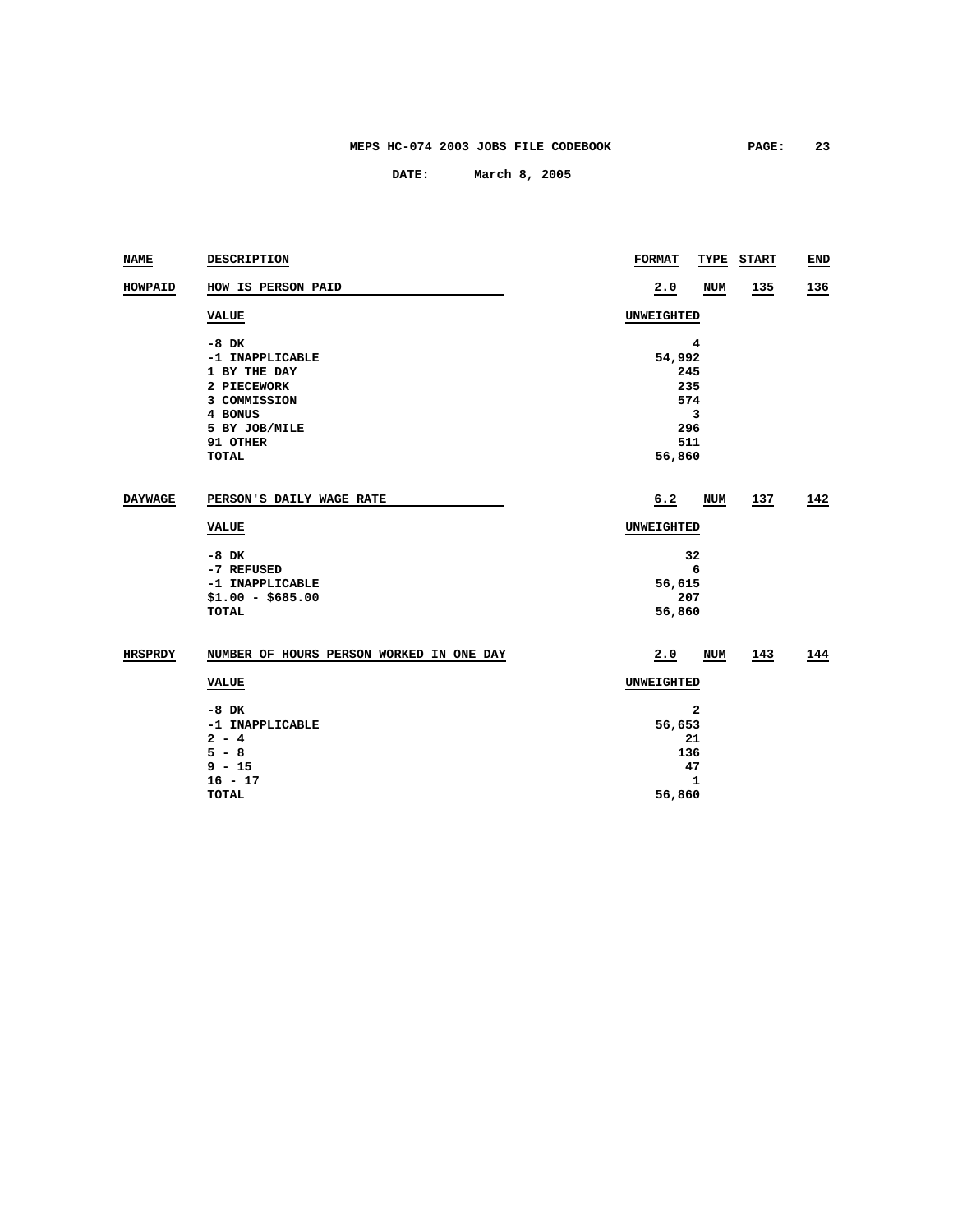| NAME           | DESCRIPTION                              | <b>FORMAT</b> | TYPE | <b>START</b> | END |
|----------------|------------------------------------------|---------------|------|--------------|-----|
| <b>MAKEAMT</b> | HOW MUCH MONEY DOES PERSON MAKE          | 9.2           | NUM  | 145          | 153 |
|                | <b>VALUE</b>                             | UNWEIGHTED    |      |              |     |
|                | $-10$ HOURLY WAGE >= \$97.50             |               | 4    |              |     |
|                | $-8$ DK                                  | 157           |      |              |     |
|                | -7 REFUSED                               |               | 16   |              |     |
|                | -1 INAPPLICABLE                          | 55,819        |      |              |     |
|                | 0                                        |               | 40   |              |     |
|                | $$0.09 - $140,000.00$                    | 824           |      |              |     |
|                | TOTAL                                    | 56,860        |      |              |     |
| <b>PERUNIT</b> | PERIOD FOR WHICH PERSON IS PAID          | 2.0           | NUM  | 154          | 155 |
|                | <b>VALUE</b>                             | UNWEIGHTED    |      |              |     |
|                | $-8$ DK                                  |               | 6    |              |     |
|                | -1 INAPPLICABLE                          | 55,992        |      |              |     |
|                | 1 PER HOUR                               | 63            |      |              |     |
|                | 2 PER DAY                                | 49            |      |              |     |
|                | 3 PER WEEK                               | 305           |      |              |     |
|                | 4 PER TWO WKS                            |               | 54   |              |     |
|                | 5 PER MONTH                              | 123           |      |              |     |
|                | 6 PER YEAR                               | 103           |      |              |     |
|                | 91 OTHER                                 | 165           |      |              |     |
|                | <b>TOTAL</b>                             | 56,860        |      |              |     |
| MORE10         | PERSON MAKES MORE OR LESS THAN \$10/HOUR | 2.0           | NUM  | 156          | 157 |
|                | <b>VALUE</b>                             | UNWEIGHTED    |      |              |     |
|                | -9 NOT ASCERTAINED                       |               | 67   |              |     |
|                | $-8$ DK                                  | 882           |      |              |     |
|                | -7 REFUSED                               | 441           |      |              |     |
|                | -1 INAPPLICABLE                          | 51,588        |      |              |     |
|                | 1 GE \$10                                | 2,807         |      |              |     |
|                | 2 LT \$10                                | 1,075         |      |              |     |
|                | <b>TOTAL</b>                             | 56,860        |      |              |     |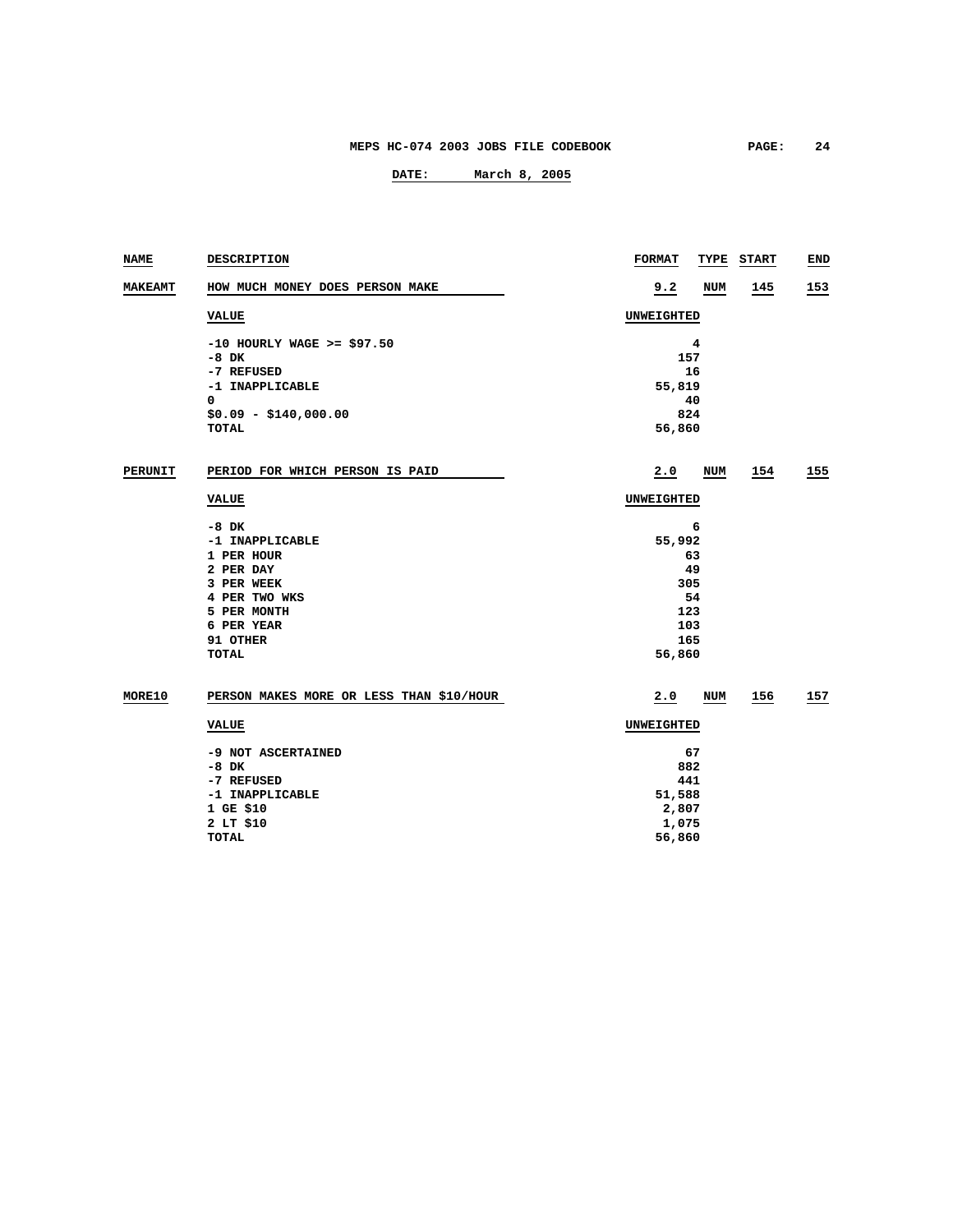| <b>NAME</b>     | <b>DESCRIPTION</b>                                                                                 | <b>FORMAT</b><br>TYPE                      | <b>START</b> | END |
|-----------------|----------------------------------------------------------------------------------------------------|--------------------------------------------|--------------|-----|
| MORE15          | PERSON MAKES MORE OR LESS THAN \$15/HOUR                                                           | 2.0<br>NUM                                 | 158          | 159 |
|                 | <b>VALUE</b>                                                                                       | UNWEIGHTED                                 |              |     |
|                 | $-8$ DK<br>-7 REFUSED<br>-1 INAPPLICABLE<br>1 GE \$15                                              | 301<br>111<br>54,053<br>1,567              |              |     |
|                 | 2 LT \$15<br><b>TOTAL</b>                                                                          | 828<br>56,860                              |              |     |
| MOREMINM        | PERSON MAKES MORE OR LESS THAN MIN. WAGE                                                           | 2.0<br>NUM                                 | <u>160</u>   | 161 |
|                 | <b>VALUE</b>                                                                                       | UNWEIGHTED                                 |              |     |
|                 | $-8$ DK<br>-7 REFUSED<br>-1 INAPPLICABLE<br>1 GE MINIMUM WAGE<br>2 LT MINIMUM WAGE<br><b>TOTAL</b> | 60<br>10<br>55,785<br>932<br>73<br>56,860  |              |     |
| <b>OVRTIMHR</b> | OVERTIME PAY RATE PER HOUR                                                                         | 6.2<br>NUM                                 | 162          | 167 |
|                 | <b>VALUE</b>                                                                                       | UNWEIGHTED                                 |              |     |
|                 | -9 NOT ASCERTAINED<br>$-8$ DK<br>-1 INAPPLICABLE<br>0<br>$$0.16 - $250.00$<br><b>TOTAL</b>         | 2<br>309<br>55,992<br>376<br>181<br>56,860 |              |     |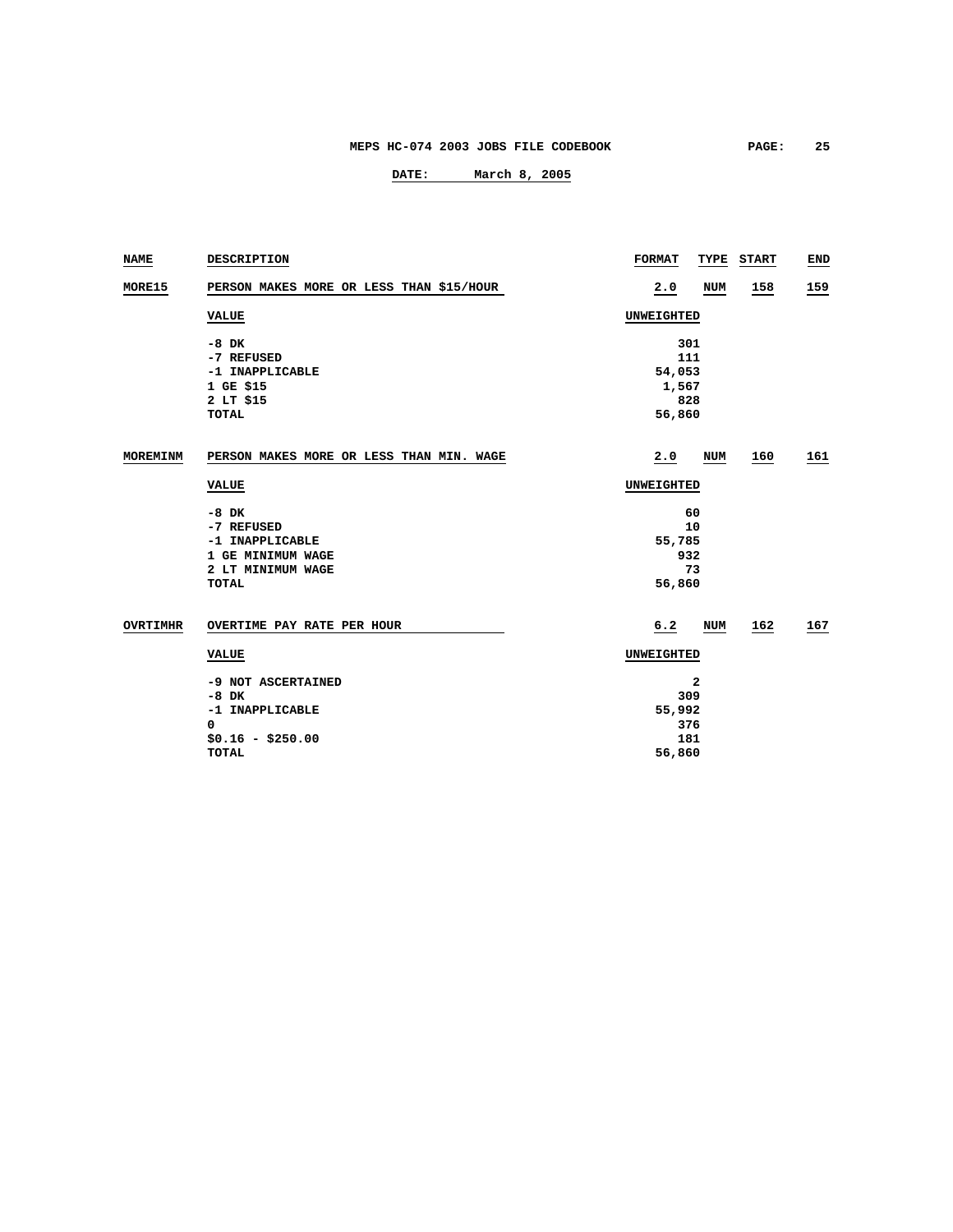| NAME            | DESCRIPTION                                 | <b>FORMAT</b> | TYPE       | <b>START</b> | END |
|-----------------|---------------------------------------------|---------------|------------|--------------|-----|
| <b>GROSSPAY</b> | PERSON'S SALARY BEFORE TAXES (GROSS)        | 9.2           | <b>NUM</b> | 168          | 176 |
|                 | <b>VALUE</b>                                | UNWEIGHTED    |            |              |     |
|                 | $-10$ HOURLY WAGE >= \$97.50                |               | 58         |              |     |
|                 | -9 NOT ASCERTAINED                          |               | 5          |              |     |
|                 | $-8$ DK                                     | 1,033         |            |              |     |
|                 | -7 REFUSED                                  | 696           |            |              |     |
|                 | -1 INAPPLICABLE                             | 45,028        |            |              |     |
|                 | 0                                           |               | 18         |              |     |
|                 | $$0.07 - $200,000.00$                       | 10,022        |            |              |     |
|                 | <b>TOTAL</b>                                | 56,860        |            |              |     |
| <b>GROSSPER</b> | PERIOD IN WHICH GROSS SALARY WAS EARNED     | 2.0           | NUM        | 177          | 178 |
|                 | <b>VALUE</b>                                | UNWEIGHTED    |            |              |     |
|                 | $-8$ DK                                     |               | 4          |              |     |
|                 | -1 INAPPLICABLE                             | 46,762        |            |              |     |
|                 | 1 PER YEAR                                  | 7,241         |            |              |     |
|                 | 2 PER MONTH                                 | 1,154         |            |              |     |
|                 | 3 PER TWO WKS                               | 557           |            |              |     |
|                 | 4 PER WEEK                                  | 1,019         |            |              |     |
|                 | 91 OTHER                                    | 123           |            |              |     |
|                 | <b>TOTAL</b>                                | 56,860        |            |              |     |
| <b>SALRYWKS</b> | NUMBER OF WEEKS PER YEAR SALARY IS BASED ON | 2.0           | NUM        | 179          | 180 |
|                 | <b>VALUE</b>                                | UNWEIGHTED    |            |              |     |
|                 | -9 NOT ASCERTAINED                          |               | 4          |              |     |
|                 | -8 DK                                       |               | 48         |              |     |
|                 | -1 INAPPLICABLE                             | 49,619        |            |              |     |
|                 | $1 - 52$ WKS                                | 7,189         |            |              |     |
|                 | <b>TOTAL</b>                                | 56,860        |            |              |     |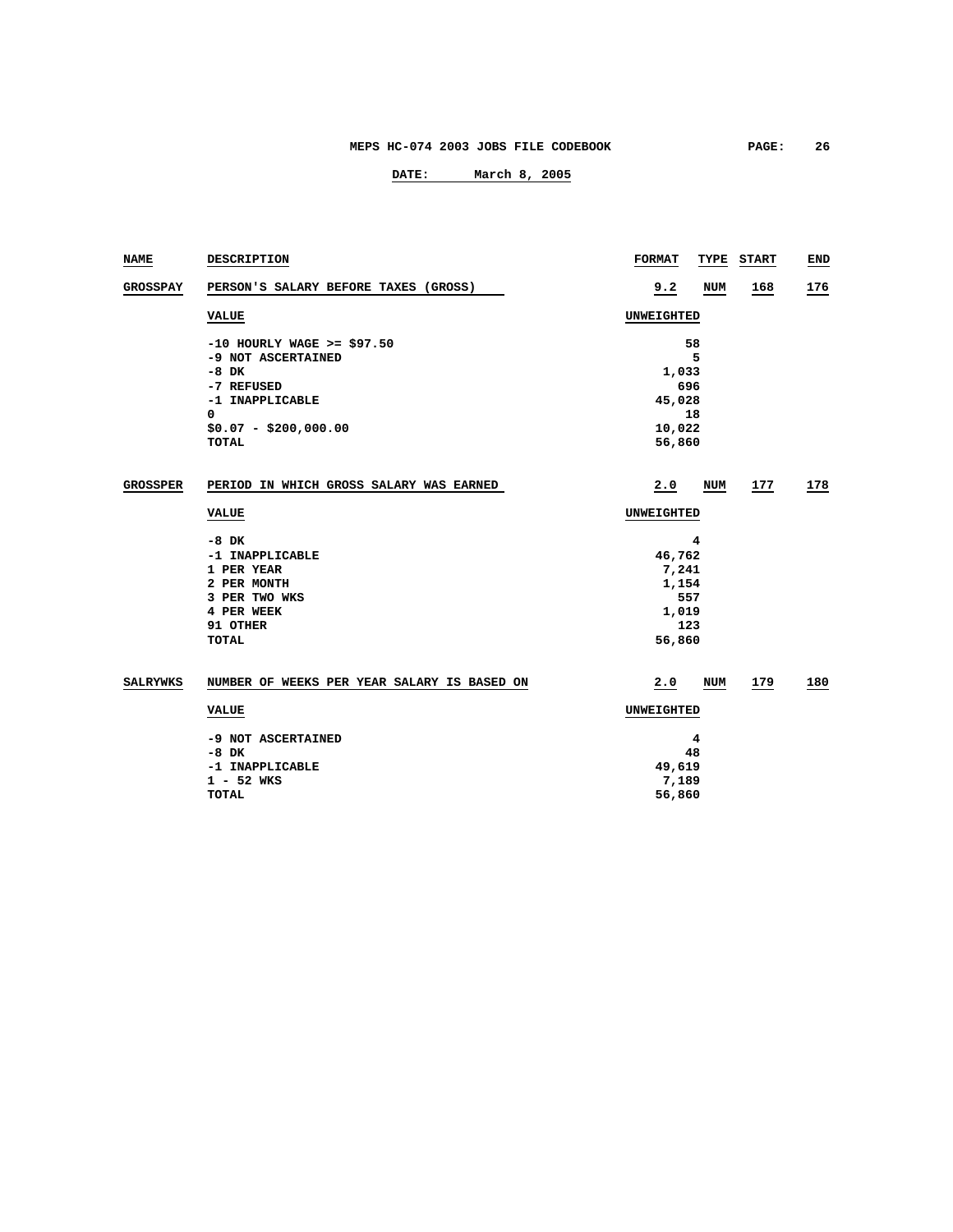| NAME            | DESCRIPTION              | <b>FORMAT</b>     | TYPE       | <b>START</b> | END |
|-----------------|--------------------------|-------------------|------------|--------------|-----|
| <b>OTHRTYPE</b> | TYPE OF OVERTIME PAY     | 2.0               | <b>NUM</b> | 181          | 182 |
|                 | <b>VALUE</b>             | UNWEIGHTED        |            |              |     |
|                 | -9 NOT ASCERTAINED       |                   | 26         |              |     |
|                 | $-8$ DK                  | 216               |            |              |     |
|                 | -1 INAPPLICABLE          | 35,034            |            |              |     |
|                 | 1 DOES NOT WORK OVERTIME | 9,068             |            |              |     |
|                 | 2 STRAIGHT TIME          | 1,770             |            |              |     |
|                 | 3 TIME AND A HALF        | 10,417            |            |              |     |
|                 | 4 COMP TIME              | 114               |            |              |     |
|                 | 5 EXACT AMOUNT           |                   | 91         |              |     |
|                 | 91 OTHER                 | 124               |            |              |     |
|                 | <b>TOTAL</b>             | 56,860            |            |              |     |
|                 |                          |                   |            |              |     |
| <b>EARNTIPS</b> | DOES PERSON EARN TIPS    | 2.0               | NUM        | 183          | 184 |
|                 | <b>VALUE</b>             | UNWEIGHTED        |            |              |     |
|                 | -9 NOT ASCERTAINED       |                   | 72         |              |     |
|                 | $-8$ DK                  | 243               |            |              |     |
|                 | -7 REFUSED               |                   | 60         |              |     |
|                 | -1 INAPPLICABLE          | 17,816            |            |              |     |
|                 | 1 YES                    | 1,506             |            |              |     |
|                 | 2 NO                     | 37,163            |            |              |     |
|                 | <b>TOTAL</b>             | 56,860            |            |              |     |
|                 |                          |                   |            |              |     |
| <b>EARNBONS</b> | DOES PERSON EARN BONUSES | 2.0               | NUM        | 185          | 186 |
|                 | <b>VALUE</b>             | <b>UNWEIGHTED</b> |            |              |     |
|                 | -9 NOT ASCERTAINED       |                   | 72         |              |     |
|                 | $-8$ DK                  | 463               |            |              |     |
|                 | -7 REFUSED               |                   | 80         |              |     |
|                 | -1 INAPPLICABLE          | 17,816            |            |              |     |
|                 | 1 YES                    | 6,360             |            |              |     |
|                 | 2 NO                     | 32,069            |            |              |     |
|                 | <b>TOTAL</b>             | 56,860            |            |              |     |
|                 |                          |                   |            |              |     |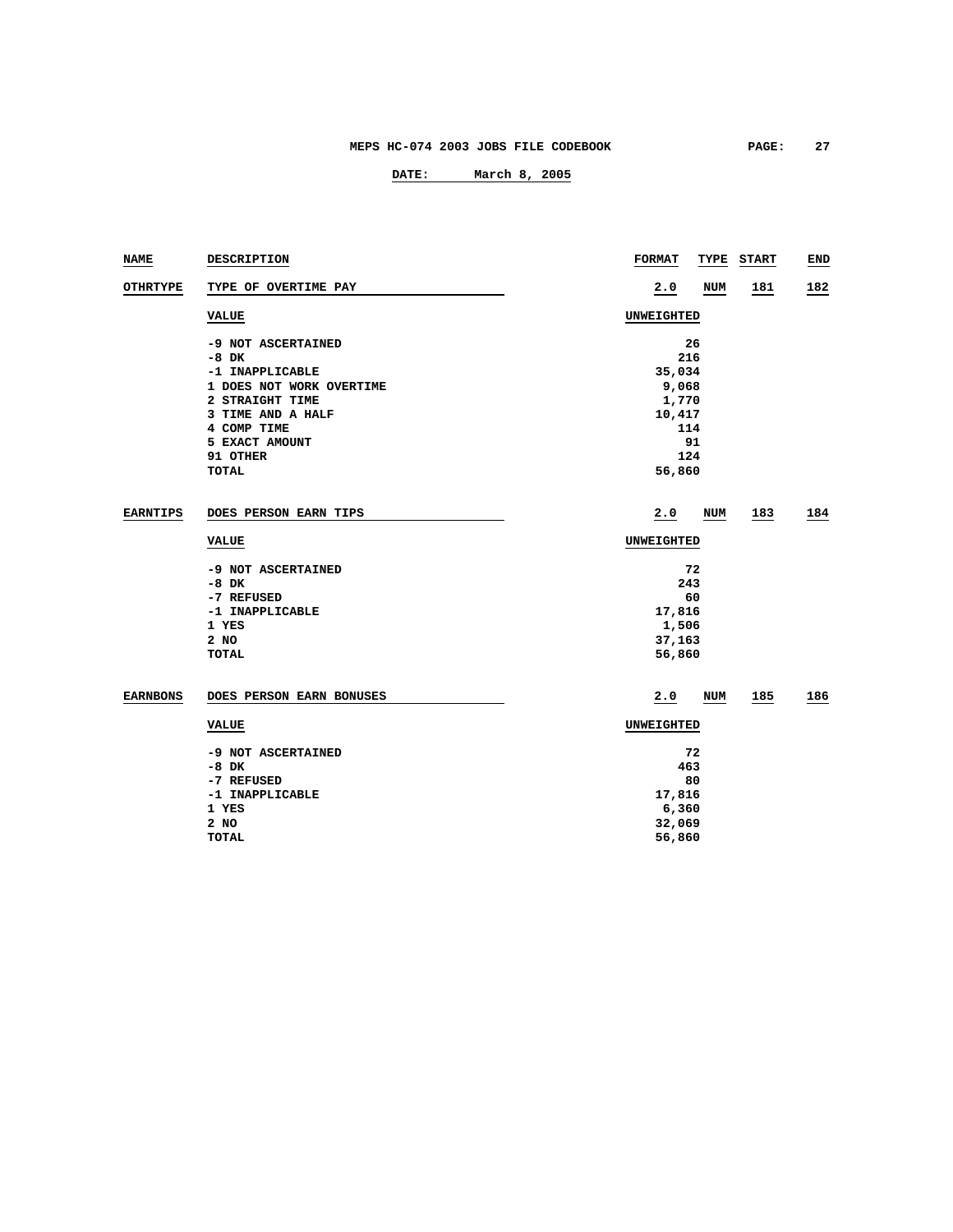| NAME            | DESCRIPTION                            | <b>FORMAT</b>     | TYPE | <b>START</b> | <b>END</b> |
|-----------------|----------------------------------------|-------------------|------|--------------|------------|
| <b>EARNCOMM</b> | DOES PERSON EARN COMMISSION            | 2.0               | NUM  | 187          | 188        |
|                 | <b>VALUE</b>                           | <b>UNWEIGHTED</b> |      |              |            |
|                 | -9 NOT ASCERTAINED                     |                   | 69   |              |            |
|                 | $-8$ DK                                |                   | 328  |              |            |
|                 | -7 REFUSED                             |                   | 74   |              |            |
|                 | -1 INAPPLICABLE                        | 17,816            |      |              |            |
|                 | 1 YES                                  | 1,595             |      |              |            |
|                 | 2 NO                                   | 36,978            |      |              |            |
|                 | <b>TOTAL</b>                           | 56,860            |      |              |            |
| <b>OTHRWAGE</b> | OVERTIME PAY RATE PER HOUR             | 6.2               | NUM  | 189          | 194        |
|                 | <b>VALUE</b>                           | UNWEIGHTED        |      |              |            |
|                 | $-10$ HOURLY WAGE >= \$97.50           |                   | 2    |              |            |
|                 | -1 INAPPLICABLE                        | 56,769            |      |              |            |
|                 | 0                                      |                   | 3    |              |            |
|                 | $$0.30 - $45.00$                       |                   | 86   |              |            |
|                 | <b>TOTAL</b>                           | 56,860            |      |              |            |
| TIPSUNIT        | PERIOD WHICH TIP EARNINGS ARE BASED ON | 2.0               | NUM  | 195          | 196        |
|                 | <b>VALUE</b>                           | UNWEIGHTED        |      |              |            |
|                 | -1 INAPPLICABLE                        | 55,731            |      |              |            |
|                 | 1 PER HOUR                             |                   | 62   |              |            |
|                 | 2 PER DAY                              |                   | 472  |              |            |
|                 | 3 PER WEEK                             | 444               |      |              |            |
|                 | 4 PER TWO WKS                          | 21                |      |              |            |
|                 | 5 PER MONTH                            | 78                |      |              |            |
|                 | 6 PER YEAR                             |                   | 24   |              |            |
|                 | 91 OTHER                               |                   | 28   |              |            |
|                 | <b>TOTAL</b>                           | 56,860            |      |              |            |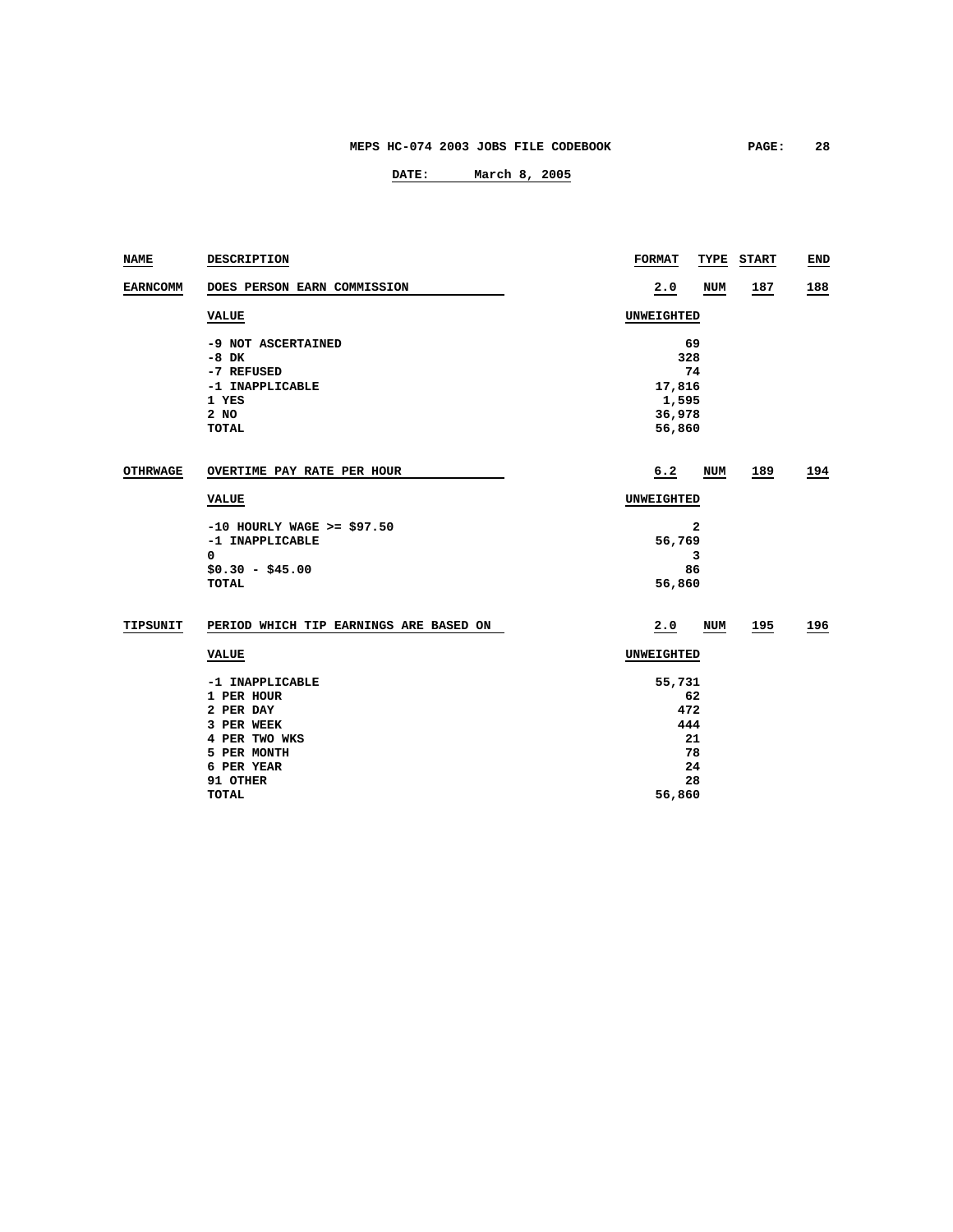| NAME            | DESCRIPTION                       | <b>FORMAT</b> |       | <b>TYPE START</b> | END |
|-----------------|-----------------------------------|---------------|-------|-------------------|-----|
| <b>TIPSAMT</b>  | HOW MUCH ARE PERSON'S TIPS        | 8.2           | NUM   | 197               | 204 |
|                 | <b>VALUE</b>                      | UNWEIGHTED    |       |                   |     |
|                 | -9 NOT ASCERTAINED                |               | 1     |                   |     |
|                 | $-8$ DK                           |               | 352   |                   |     |
|                 | -7 REFUSED                        |               | 24    |                   |     |
|                 | -1 INAPPLICABLE                   | 55,354        |       |                   |     |
|                 | 0                                 |               | 7     |                   |     |
|                 | $$0.01 - $40,297.00$              | 1,122         |       |                   |     |
|                 | TOTAL                             | 56,860        |       |                   |     |
| <b>BONSUNIT</b> | PERIOD WHICH BONUSES ARE BASED ON | 2.0           | NUM   | 205               | 206 |
|                 |                                   |               |       |                   |     |
|                 | <b>VALUE</b>                      | UNWEIGHTED    |       |                   |     |
|                 | -9 NOT ASCERTAINED                |               | 7     |                   |     |
|                 | $-8$ DK                           |               | 6     |                   |     |
|                 | -1 INAPPLICABLE                   | 51,863        |       |                   |     |
|                 | 1 PER HOUR                        |               | 35    |                   |     |
|                 | 2 PER DAY                         |               | 9     |                   |     |
|                 | 3 PER WEEK                        |               | 87    |                   |     |
|                 | 4 PER TWO WKS                     |               | 50    |                   |     |
|                 | 5 PER MONTH                       |               | 498   |                   |     |
|                 | 6 PER YEAR                        | 3,645         |       |                   |     |
|                 | 91 OTHER                          |               | 660   |                   |     |
|                 | <b>TOTAL</b>                      | 56,860        |       |                   |     |
| <b>BONSAMT</b>  | HOW MUCH ARE PERSON'S BONUSES     | 9.2           | NUM   | 207               | 215 |
|                 | <b>VALUE</b>                      | UNWEIGHTED    |       |                   |     |
|                 | $-10$ HOURLY WAGE >= \$97.50      | 10            |       |                   |     |
|                 | -9 NOT ASCERTAINED                |               | 3     |                   |     |
| $-8$ DK         |                                   |               | 1,151 |                   |     |
|                 | -7 REFUSED                        |               | 209   |                   |     |
|                 | -1 INAPPLICABLE                   | 50,500        |       |                   |     |
|                 | 0                                 |               | 49    |                   |     |
|                 | $$0.02 - $200,000.00$             | 4,938         |       |                   |     |
|                 | <b>TOTAL</b>                      | 56,860        |       |                   |     |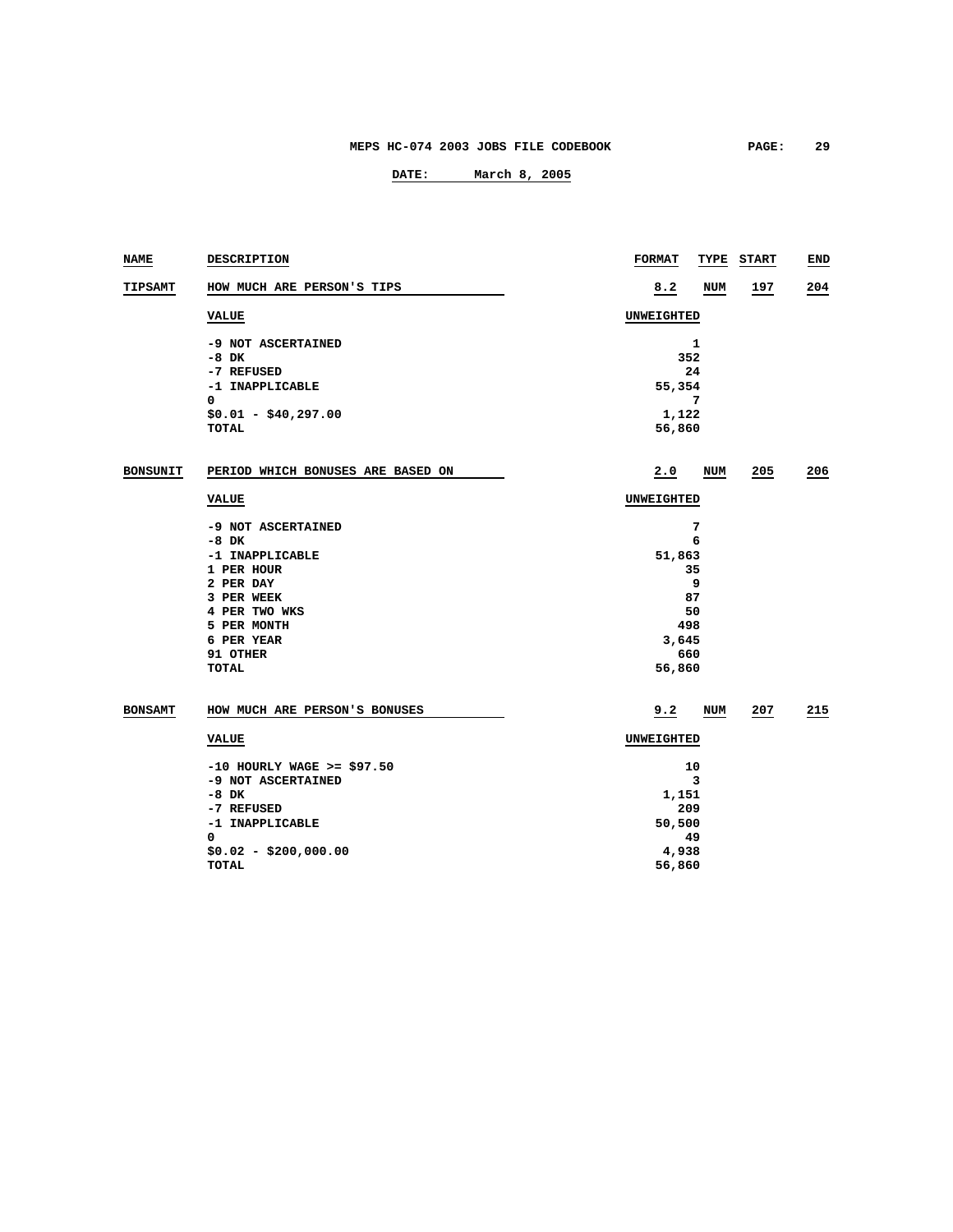| NAME            | <b>DESCRIPTION</b>                                 | <b>FORMAT</b>     | TYPE  | <b>START</b> | END |  |
|-----------------|----------------------------------------------------|-------------------|-------|--------------|-----|--|
| COMMUNIT        | PERIOD WHICH COMMISSIONS ARE BASED ON              | 2.0               | NUM   | 216          | 217 |  |
|                 | <b>VALUE</b>                                       | <b>UNWEIGHTED</b> |       |              |     |  |
|                 | -1 INAPPLICABLE                                    | 55,848            |       |              |     |  |
|                 | 1 PER HOUR                                         |                   | 24    |              |     |  |
|                 | 2 PER DAY                                          |                   | 9     |              |     |  |
|                 | 3 PER WEEK                                         | 158               |       |              |     |  |
|                 | 4 PER TWO WKS                                      |                   | 73    |              |     |  |
|                 | 5 PER MONTH                                        | 360               |       |              |     |  |
|                 | 6 PER YEAR                                         | 303               |       |              |     |  |
|                 | 91 OTHER                                           |                   | 85    |              |     |  |
|                 | TOTAL                                              | 56,860            |       |              |     |  |
| COMMAMT         | HOW MUCH ARE PERSON'S COMMISSIONS                  | 9.2               | NUM   | 218          | 226 |  |
|                 |                                                    |                   |       |              |     |  |
|                 | <b>VALUE</b>                                       | UNWEIGHTED        |       |              |     |  |
|                 | $-10$ HOURLY WAGE >= \$97.50                       |                   | 21    |              |     |  |
|                 | -9 NOT ASCERTAINED                                 |                   | 7     |              |     |  |
|                 | -8 DK                                              | 493               |       |              |     |  |
|                 | -7 REFUSED                                         |                   | 83    |              |     |  |
|                 | -1 INAPPLICABLE                                    | 55,265            |       |              |     |  |
|                 | 0                                                  |                   | 34    |              |     |  |
|                 | $$0.55 - $160,000.00$                              | 957               |       |              |     |  |
|                 | TOTAL                                              | 56,860            |       |              |     |  |
| <b>HRLYWAGE</b> | HOW MUCH PERSON MAKES PER HOUR                     | 6.2               | NUM   | 227          | 232 |  |
|                 | <b>VALUE</b>                                       | UNWEIGHTED        |       |              |     |  |
|                 |                                                    |                   |       |              |     |  |
|                 | $-10$ HOURLY WAGE >= \$97.50<br>-9 NOT ASCERTAINED |                   | 16    |              |     |  |
|                 |                                                    |                   | 72    |              |     |  |
|                 | $-8$ DK                                            |                   | 3,796 |              |     |  |
|                 | -7 REFUSED                                         | 629               |       |              |     |  |
|                 | -1 INAPPLICABLE<br>0                               | 30,361            |       |              |     |  |
|                 |                                                    |                   | 17    |              |     |  |
|                 | $$0.02 - $95.00$<br>TOTAL                          | 21,969            |       |              |     |  |
|                 |                                                    | 56,860            |       |              |     |  |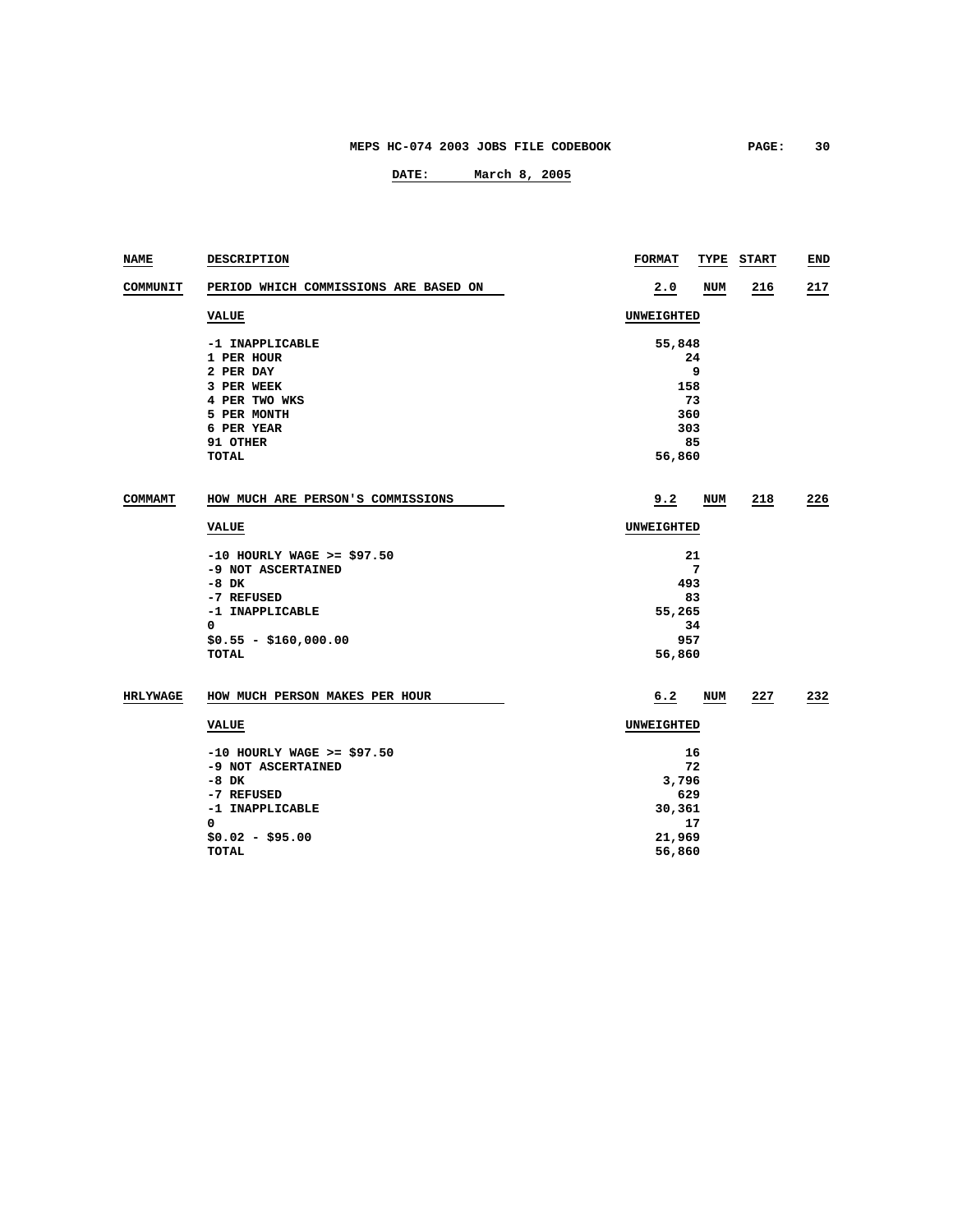| <b>NAME</b>     | DESCRIPTION                              | <b>FORMAT</b> | TYPE       | <b>START</b> | END |  |
|-----------------|------------------------------------------|---------------|------------|--------------|-----|--|
| <b>JOBHASHI</b> | DOES PERSON HAVE HEALTH INS AT THIS JOB  | 2.0           | <b>NUM</b> | 233          | 234 |  |
|                 | <b>VALUE</b>                             | UNWEIGHTED    |            |              |     |  |
|                 | -9 NOT ASCERTAINED                       |               | 25         |              |     |  |
|                 | $-8$ DK                                  |               | 64         |              |     |  |
|                 | -7 REFUSED                               |               | 3          |              |     |  |
|                 | -1 INAPPLICABLE                          | 47,197        |            |              |     |  |
|                 | 1 YES                                    | 1,820         |            |              |     |  |
|                 | 2 NO                                     | 7,751         |            |              |     |  |
|                 | TOTAL                                    | 56,860        |            |              |     |  |
| <b>STILLAT</b>  | STILL WORK AT ESTABLISHMENT/MAIN JOB     | 2.0           | NUM        | 235          | 236 |  |
|                 | <b>VALUE</b>                             | UNWEIGHTED    |            |              |     |  |
|                 | -9 NOT ASCERTAINED                       |               | 2          |              |     |  |
|                 | $-8$ DK                                  | 16            |            |              |     |  |
|                 | -7 REFUSED                               | 25            |            |              |     |  |
|                 | -1 INAPPLICABLE                          | 21,308        |            |              |     |  |
|                 | 1 YES                                    | 30,843        |            |              |     |  |
|                 | 2 NO                                     | 4,666         |            |              |     |  |
|                 | <b>TOTAL</b>                             | 56,860        |            |              |     |  |
| <b>ESTBTHRU</b> | OFFERED INSURANCE, DID NOT TAKE (REVIEW) | 2.0           | NUM        | 237          | 238 |  |
|                 | <b>VALUE</b>                             | UNWEIGHTED    |            |              |     |  |
|                 | -9 NOT ASCERTAINED                       | 61            |            |              |     |  |
|                 | $-8$ DK                                  |               | 201        |              |     |  |
|                 | -7 REFUSED                               | 1             |            |              |     |  |
|                 | -1 INAPPLICABLE                          | 44,997        |            |              |     |  |
|                 | 1 YES                                    | 901           |            |              |     |  |
|                 | 2 NO                                     | 10,699        |            |              |     |  |
|                 | TOTAL                                    | 56,860        |            |              |     |  |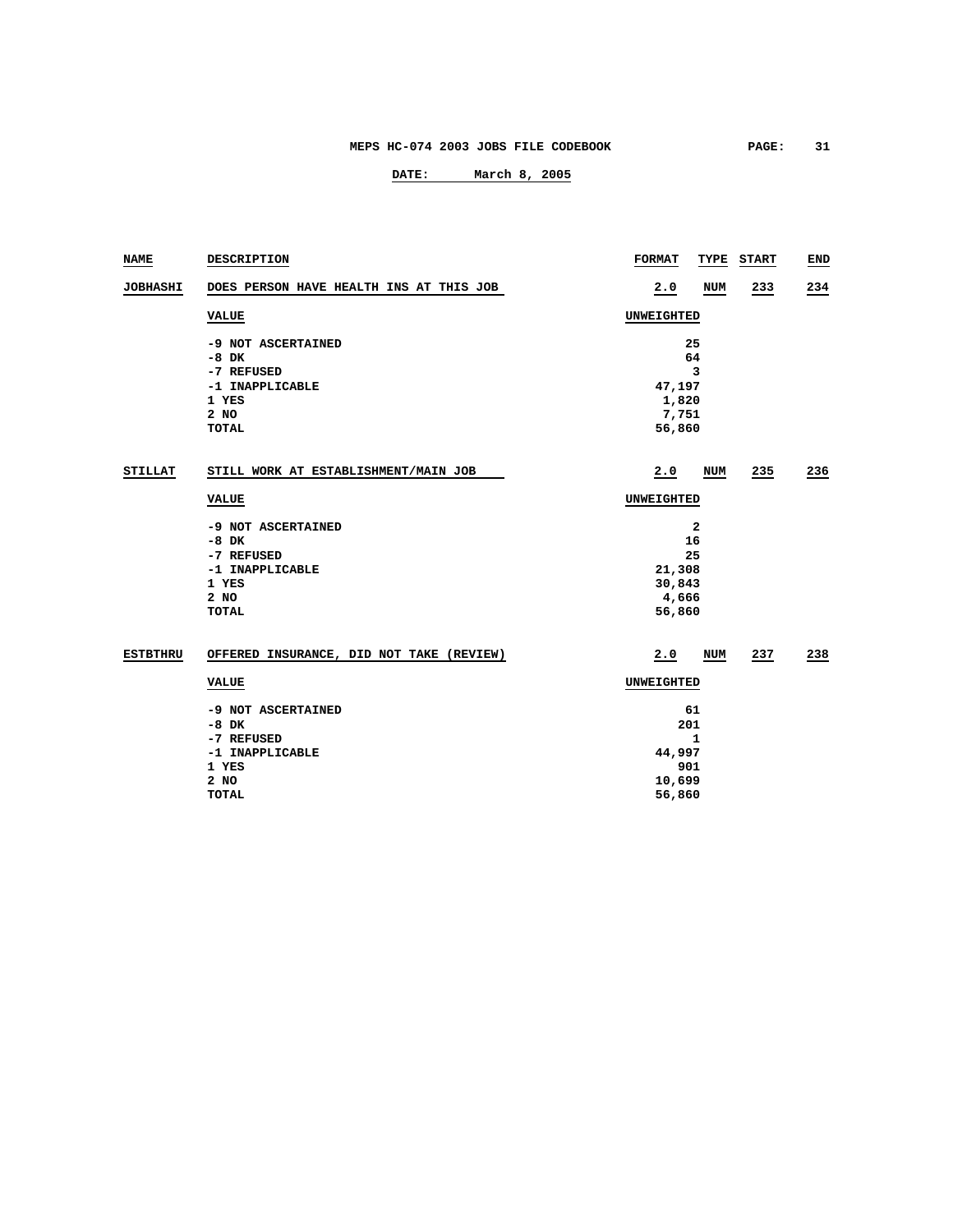| <b>NAME</b>     | DESCRIPTION                           | <b>FORMAT</b> | TYPE       | <b>START</b> | END |  |
|-----------------|---------------------------------------|---------------|------------|--------------|-----|--|
| <b>SESNLJOB</b> | IS JOB SEASONAL?                      | 2.0           | <b>NUM</b> | 239          | 240 |  |
|                 | <b>VALUE</b>                          | UNWEIGHTED    |            |              |     |  |
|                 | -9 NOT ASCERTAINED                    |               | 51         |              |     |  |
|                 | $-8$ DK                               |               | 92         |              |     |  |
|                 | -7 REFUSED                            |               | 35         |              |     |  |
|                 | -1 INAPPLICABLE                       | 3,779         |            |              |     |  |
|                 | 1 YEAR ROUND                          | 49,414        |            |              |     |  |
|                 | 2 NOT YEAR ROUND                      | 3,489         |            |              |     |  |
|                 | <b>TOTAL</b>                          | 56,860        |            |              |     |  |
| <b>TEMPJOB</b>  | IS JOB TEMPORARY?                     | 2.0           | NUM        | 241          | 242 |  |
|                 | <b>VALUE</b>                          | UNWEIGHTED    |            |              |     |  |
|                 | -9 NOT ASCERTAINED                    |               | 51         |              |     |  |
|                 | $-8$ DK                               |               | 94         |              |     |  |
|                 | -7 REFUSED                            |               | 42         |              |     |  |
|                 | -1 INAPPLICABLE                       | 3,779         |            |              |     |  |
|                 | 1 YES                                 | 4,726         |            |              |     |  |
|                 | 2 NO                                  | 48,168        |            |              |     |  |
|                 | TOTAL                                 | 56,860        |            |              |     |  |
| <b>INSESTB</b>  | INSUR OFFERED ANY EMPLOYEES (REVIEW)? | 2.0           | NUM        | 243          | 244 |  |
|                 | <b>VALUE</b>                          | UNWEIGHTED    |            |              |     |  |
|                 | -9 NOT ASCERTAINED                    | 5             |            |              |     |  |
|                 | $-8$ DK                               | 742           |            |              |     |  |
|                 | -7 REFUSED                            | 1             |            |              |     |  |
|                 | -1 INAPPLICABLE                       | 46,161        |            |              |     |  |
|                 | 1 YES                                 | 2,118         |            |              |     |  |
|                 | 2 NO                                  | 7,833         |            |              |     |  |
|                 | <b>TOTAL</b>                          | 56,860        |            |              |     |  |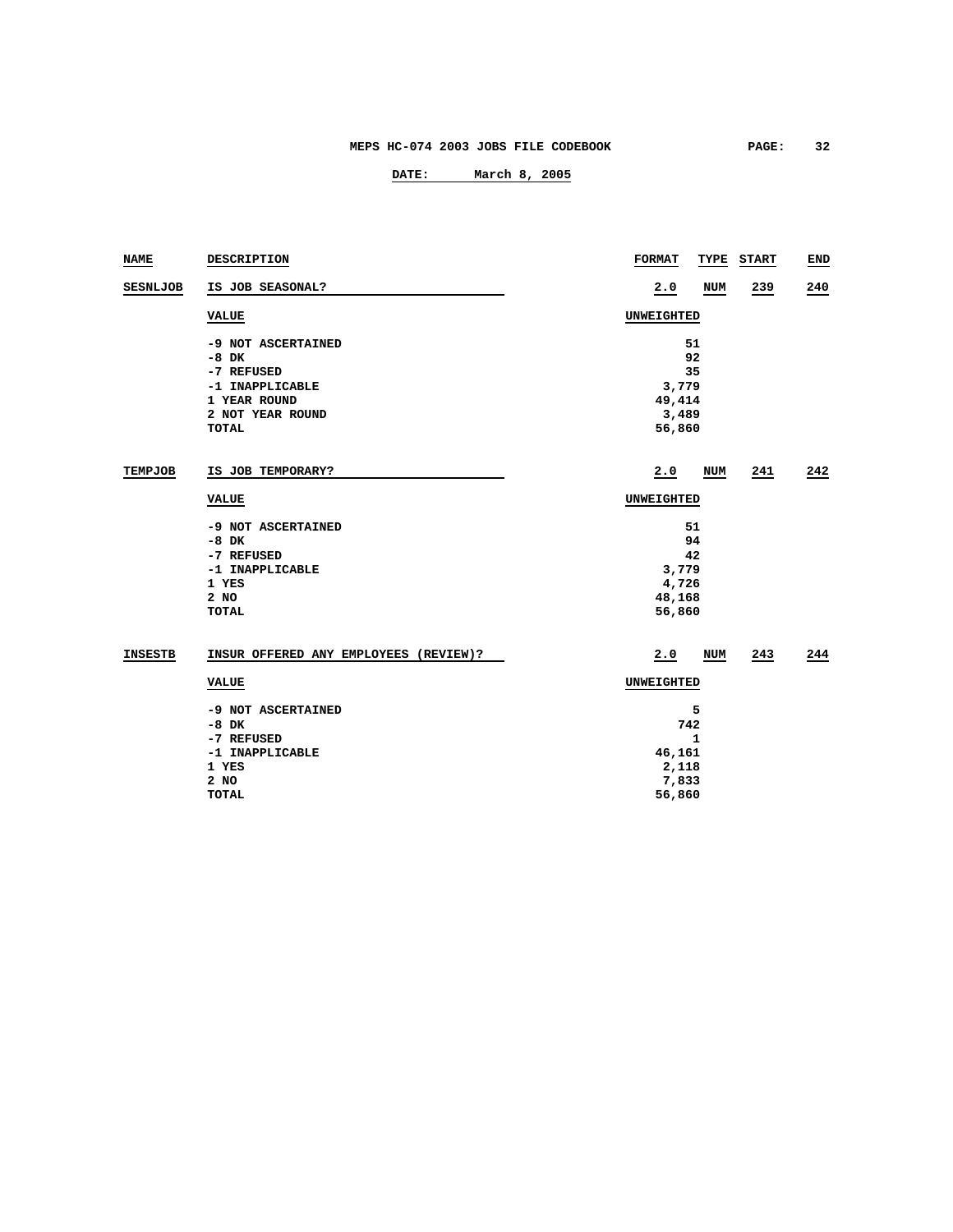| NAME            | <b>DESCRIPTION</b>                     | <b>FORMAT</b><br>TYPE<br><b>START</b> | END |  |
|-----------------|----------------------------------------|---------------------------------------|-----|--|
| <b>NELIGINS</b> | REASON NOT ELIGIBLE FOR INSUR (REVIEW) | 2.0<br>NUM<br>245                     | 246 |  |
|                 | <b>VALUE</b>                           | UNWEIGHTED                            |     |  |
|                 | -9 NOT ASCERTAINED                     | 3                                     |     |  |
|                 | $-8$ DK                                | 7                                     |     |  |
|                 | -1 INAPPLICABLE                        | 54,742                                |     |  |
|                 | 1 HASN'T WORKED LONG ENOUGH            | 194                                   |     |  |
|                 | 2 DOESN'T WORK ENOUGH HOURS            | 1,392                                 |     |  |
|                 | 3 ON CALL                              | 62                                    |     |  |
|                 | 4 MEDICAL PROBLEM                      | 6                                     |     |  |
|                 | 91 SOME OTHER REASON                   | 454                                   |     |  |
|                 | <b>TOTAL</b>                           | 56,860                                |     |  |
| <b>HRSALBAS</b> | HOURS SALARY BASED ON                  | 3.0<br>NUM<br>247                     | 249 |  |
|                 | <b>VALUE</b>                           | UNWEIGHTED                            |     |  |
|                 | -9 NOT ASCERTAINED                     | 3                                     |     |  |
|                 | $-8$ DK                                | 442                                   |     |  |
|                 | -7 REFUSED                             | 16                                    |     |  |
|                 | -1 INAPPLICABLE                        | 43,993                                |     |  |
|                 | $1 - 20$                               | 441                                   |     |  |
|                 | $21 - 30$                              | 329                                   |     |  |
|                 | $31 - 40$                              | 9,953                                 |     |  |
|                 | $41 - 60$                              | 1,525                                 |     |  |
|                 | $61 - 80$                              | 121                                   |     |  |
|                 | $81 - 84$                              | 5                                     |     |  |
|                 | $85 - 168$                             | 32                                    |     |  |
|                 | <b>TOTAL</b>                           | 56,860                                |     |  |